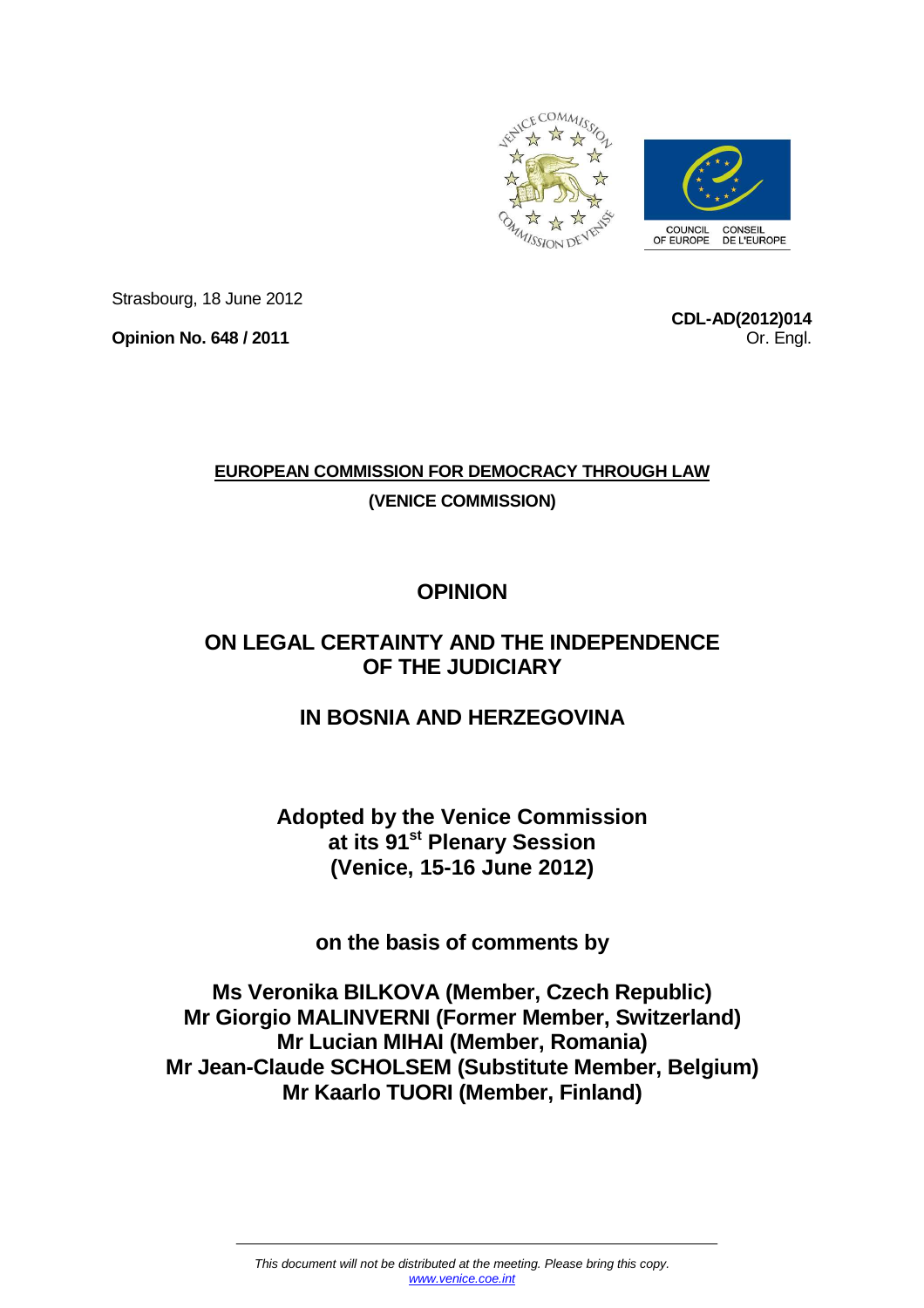## **Table of contents**

| Ш.   |                                                                     |    |
|------|---------------------------------------------------------------------|----|
| III. |                                                                     |    |
| Α.   |                                                                     |    |
| В.   |                                                                     |    |
| IV.  |                                                                     |    |
| А.   |                                                                     |    |
| В.   | Legal certainty and the existence of several legal orders in BiH  8 |    |
| C.   |                                                                     |    |
| D.   |                                                                     |    |
| F.   |                                                                     |    |
| V.   |                                                                     |    |
| А.   |                                                                     |    |
| B.   |                                                                     |    |
| C.   |                                                                     |    |
| D.   |                                                                     |    |
| VL.  |                                                                     | 21 |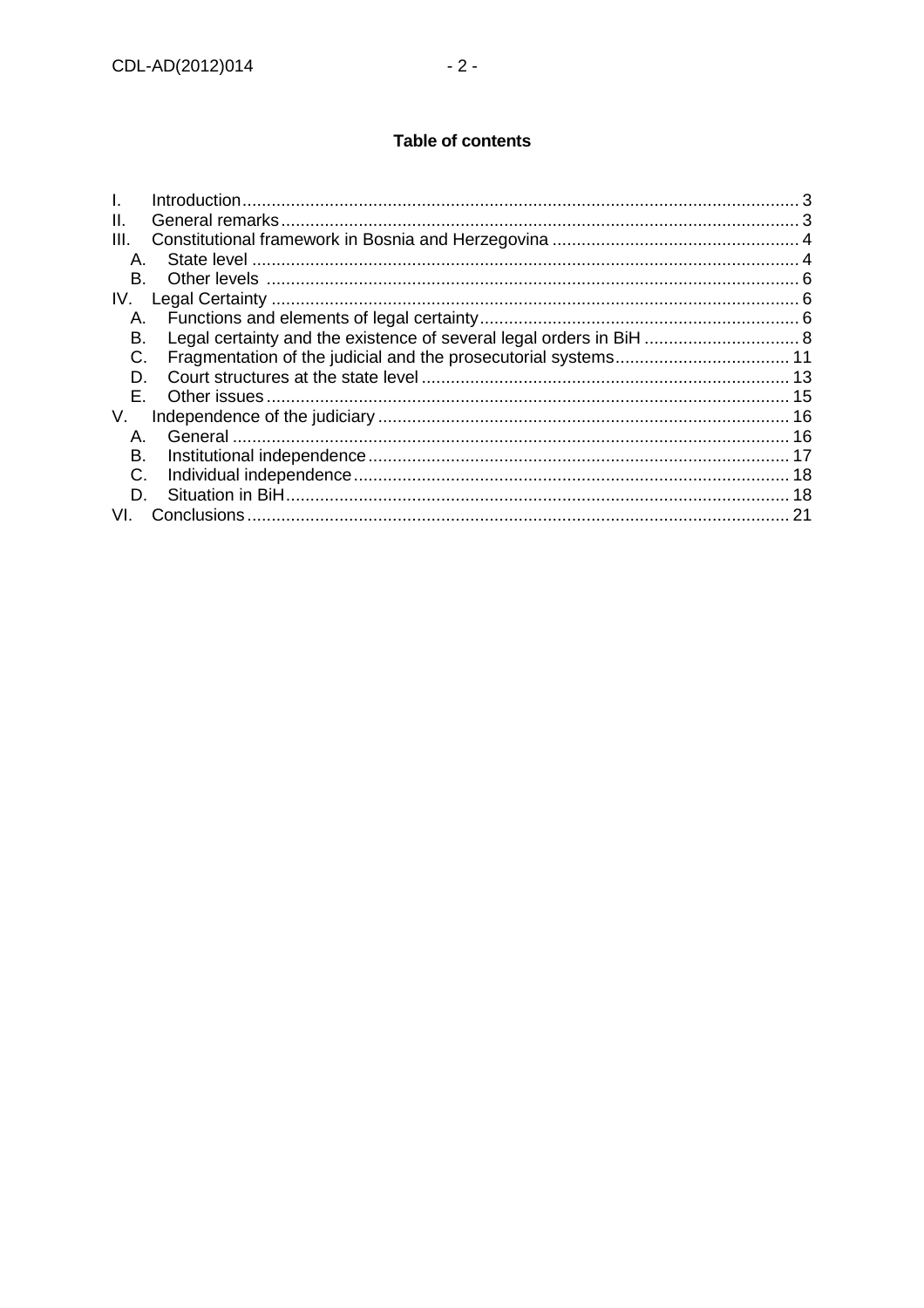### **I. Introduction**

1. Within the context of the European Union (EU) and Bosnia and Herzegovina's (BiH) Structured Dialogue on the work of the judiciary, the Venice Commission received a request for an opinion on 19 October 2011 from the European Commission (EC) on: "How the judicial framework, the division of powers and the existing co-ordination mechanisms affect legal certainty and the independence of the judiciary in Bosnia and Herzegovina". The Venice Commission is represented in the meetings of the International Consultative Group on the BiH judiciary, which the European Commission brings together within the framework of the Structured Dialogue. BiH's authorities were informed and welcome this process.

2. The EU-BiH's Structured Dialogue was launched in Banja Luka on 6-7 June 2011 and is an integral part of the Stabilisation and Association Process. The EC first made preliminary recommendations covering, *inter alia*, the implementation of the Justice Sector Reform Strategy and the National War Crimes Strategy and then adopted recommendations for BiH in November 2011, which included encouraging BiH's authorities to fully co-operate with the Venice Commission in the preparation of this opinion.

3. A delegation of the Venice Commission visited both Sarajevo and Banja Luka on 2-4 April 2012 and met with representatives of a number of judicial bodies of BiH and the Entities as well as with legal practitioners. The delegation was composed of Ms Veronika Bilkova, Mr Lucian Mihai and Mr Kaarlo Tuori, who were accompanied by Mr Thomas Markert and Ms Tanja Gerwien from the Secretariat of the Venice Commission, together with Ms Orsolya Szekely from the Council of Europe's office in Sarajevo.

4. This opinion takes the information received during the above-mentioned visit into account and is based on the comments provided by Ms Veronika Bilkova, Mr Giorgio Malinverni, Mr Lucian Mihai, Mr Jean-Claude Scholsem and Mr Kaarlo Tuori.

5. The present opinion was adopted by the Venice Commission at its 91<sup>st</sup> Plenary Session (Venice, 15-16 June 2012).

#### **II. General remarks**

6. The Venice Commission has dealt with questions pertaining to the judiciary of Bosnia and Herzegovina (BiH) in a number of its opinions since the late 1990s. These opinions have covered questions involving electoral, criminal and human rights matters and issues ranging from the assessment of the structure of BiH's judicial system, covering the need of enhancing judicial co-operation between the Entities and the District, to the establishment of a new judicial body at the state level, i.e. the Court of BiH.<sup>1</sup> It is however, the first time that it has been asked to deal with this issue up front, as a whole, from the perspective of the strengthening of two fundamental principles of the rule of law: legal certainty and the independence of the judiciary.

7. Legal certainty and the independence of the judiciary are principles that are found in international instruments by which BiH is bound, notably the European Convention on Human

 $\overline{a}$ <sup>1</sup> The Venice Commission's opinions on: the setting up of the Human Rights Court of the Federation of Bosnia and Herzegovina - http://www.venice.coe.int/docs/1997/CDL(1997)021rev-e.pdf,

the number of municipal courts to be established in Mostar - http://www.venice.coe.int/docs/1998/CDL(1998)037 e.asp, Inter-Entity judicial co-operation in Bosnia and Herzegovina - http://www.venice.coe.int/docs/1998/CDL-INF(1998)011-e.asp, (draft) on the need for a judicial institution at the level of the State of Bosnia and Herzegovina http://www.venice.coe.int/docs/1998/CDL(1998)079-e.pdf and Merger of the Chamber of Human Rights and the Constitutional Court of Bosnia and Herzegovina - http://www.venice.coe.int/docs/2000/CDL-INF(2000)008-e.pdf. **For all opinions by the Venice Commission on Bosnia and Herzegovina**, see: http://www.venice.coe.int/site/dynamics/N\_Opinion\_ef.asp?L=E&CID=50.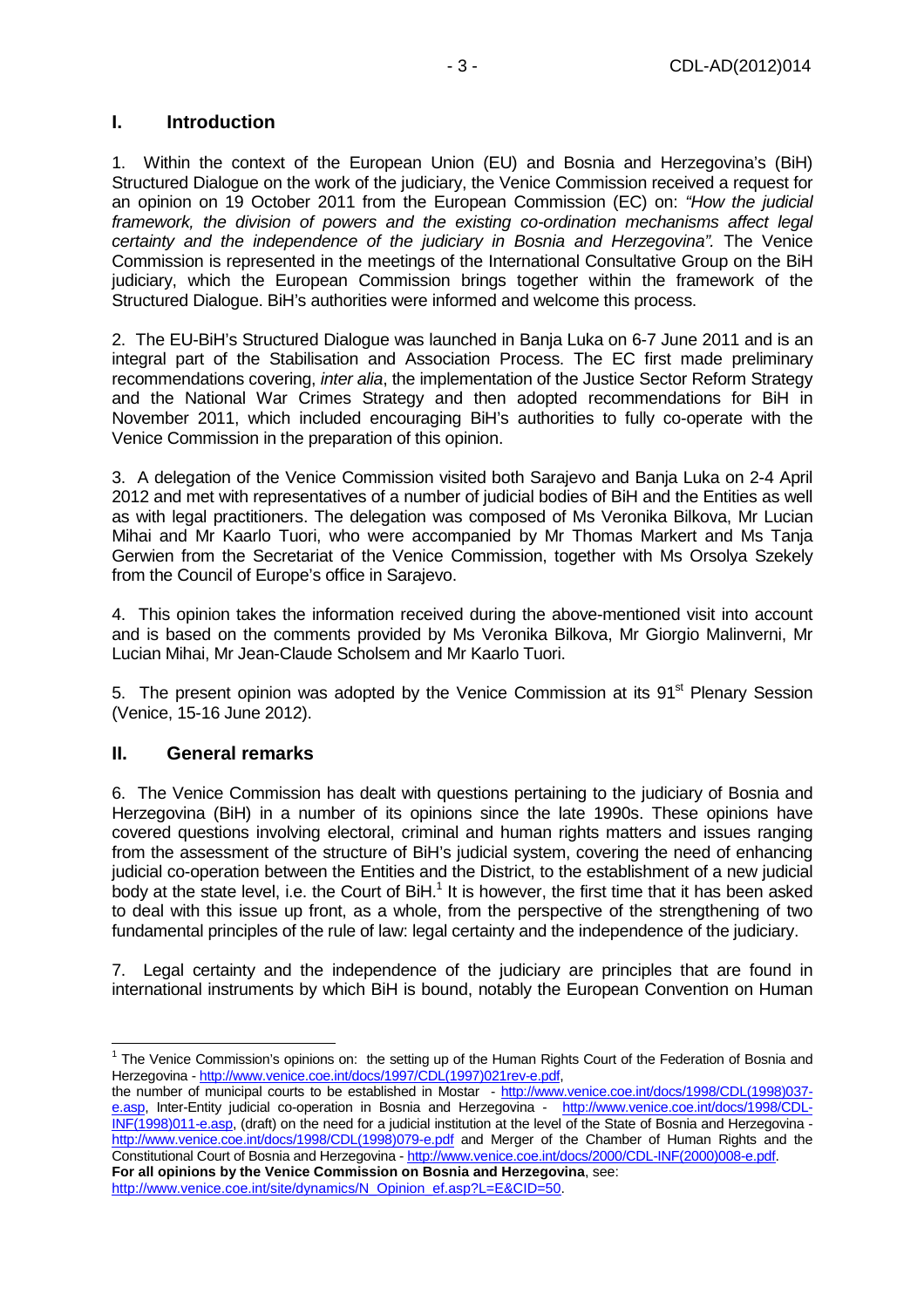Rights<sup>2</sup> and the International Covenant on Civil and Political Rights<sup>3</sup>. More concrete definitions of legal certainty and the independence of the judiciary are provided by soft-law instruments adopted by the United Nations<sup>4</sup> and the Council of Europe<sup>5</sup> and fine-tuned through international case law.

8. The Venice Commission has dealt with the concept of the rule of law in its Report on this topic in 2011<sup>6</sup> and has established a list of the necessary elements that need to be met in order for a country to be seen as applying the rule of law: (1) legality, which includes a transparent, accountable and democratic process for the enactment of laws, (2) legal certainty, (3) the prohibition of arbitrariness, (4) access to justice before an independent and impartial court, including judicial review of administrative acts, (5) respect for human rights and (6) nondiscrimination and equality before the law. $<sup>7</sup>$ </sup>

9. On the national level of BiH, these principles contained in the relevant international instruments are applicable through Article II (2) of the Constitution of BiH. Article I (2) of this text states "Bosnia and Herzegovina shall be a democratic state, which shall operate under the rule of law and with free and democratic elections" and adds under Article II (6) that all organs of BiH and of its Entities "shall apply and conform to the human rights and fundamental freedoms". Courts, government bodies and other agencies are explicitly mentioned in this provision.

10. During its visit to BiH, the Venice Commission's delegation was pleased to note that there seemed to be an existing, albeit largely informal, co-operation that had gradually been built up in the country between legal professionals and among judicial bodies (see paragraphs 39-44, 57, 61, 67 and 85 below). However, it seems quite clear to the Venice Commission that more will need to be done in the short as well as in the long run to provide a more stable and secure basis for the entire system. This will be needed in order for BiH to be seen as providing legal certainty and as having an independent, as well as accountable, judiciary.

11. This opinion will deal with the principles of legal certainty and the independence of the judiciary separately, as these raise different issues and hence require different replies. It will also attempt to look more specifically at the structure and functioning of the judiciary in BiH, both from the perspective of the judiciary and from that of the individual citizen.

## **III. Constitutional framework in Bosnia and Herzegovina**

## **A. State level**

12. The Constitution of BiH was agreed at Dayton as Annex IV of the General Framework Agreement for Peace in Bosnia and Herzegovina. As the Venice Commission stated in its

 $2^2$  See Articles 5-7.

 $3$  See Articles 14 and 15.

See UN Basic Principles on the Independence of the Judiciary, endorsed by the UN General Assembly resolutions 40/32 of 29 November 1985 and 40/146 of 13 December 1985; UN Basic Principles on the Role of Lawyers and UN Guidelines on the Role of Prosecutors, adopted at the  $8<sup>th</sup>$  UN Congress on the Prevention of Crime and the

*Treatment of Offenders*, Havana, Cuba, September 1990.<br><sup>5</sup> See *European Charter on the Status of Judges*, adopted at the multilateral meeting on the statute for judges in Europe, organised by the Council of Europe, 10 July 1998; Recommendation CM/Rec(2010)12 of the Committee of Ministers to member states on judges: independence, efficiency and responsibilities; the Venice Commission's Report on the Rule of Law, http://www.venice.coe.int/docs/2011/CDL-AD(2011)003rev-e.pdf; the Venice Commission's Report on the Independence of the Judicial System Part I: the Independence of judges, http://www.venice.coe.int/docs/2010/CDL-AD(2010)004-e.pdf; the Venice Commission's Report on European Standards as regards the Independence of the Judicial System Part II: the Prosecution Service, http://www.venice.coe.int/docs/2010/CDL-AD(2010)040-e.pdf.<br><sup>6</sup> The Venice Commission's *Bonert on the Bule of Law (C*DL

The Venice Commission's Report on the Rule of Law (CDL-AD(2011)003rev.).

<sup>&</sup>lt;sup>7</sup> Ibid. paragraph 41.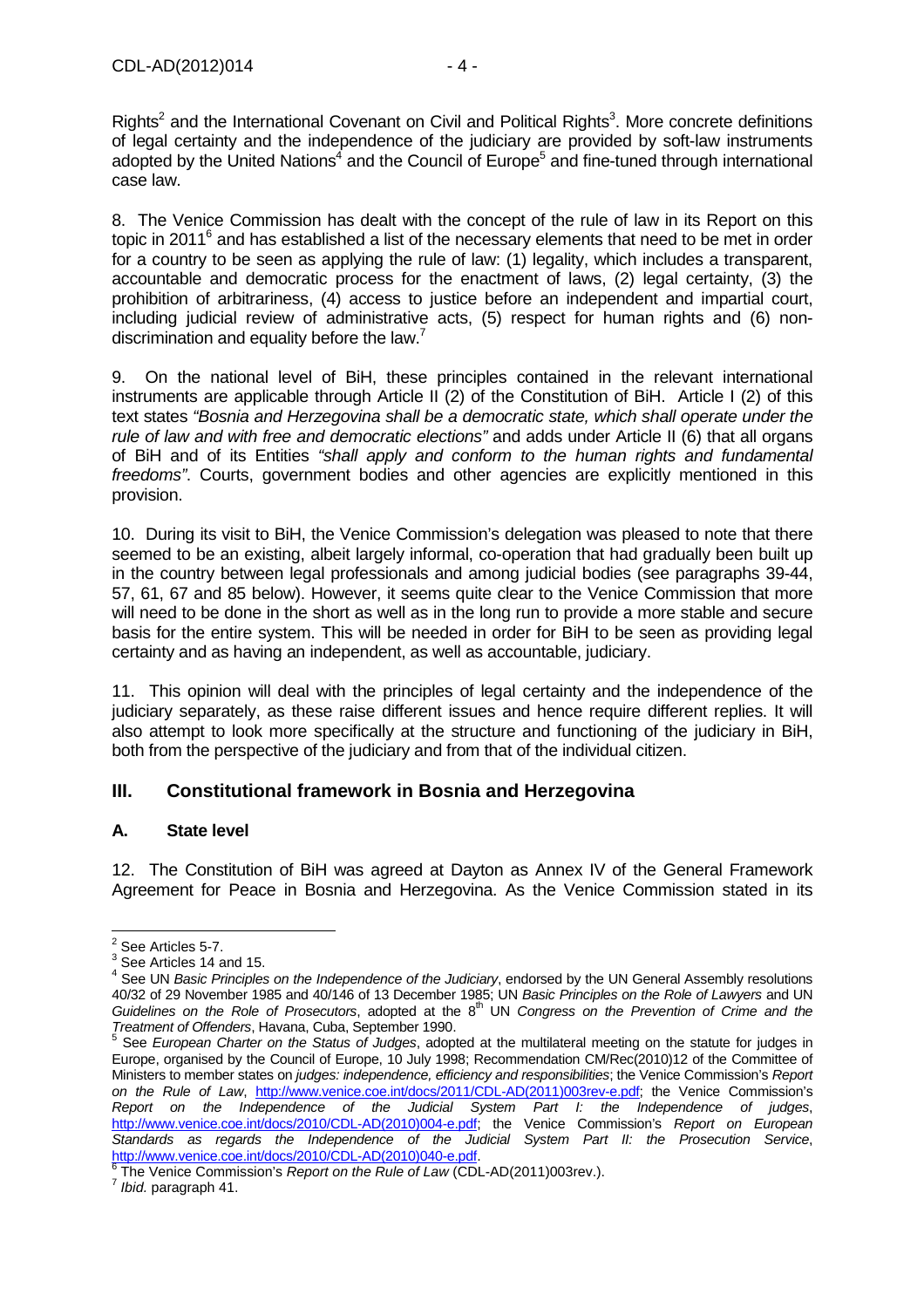previous opinions<sup>8</sup>, this Constitution, without expressly saying so, established a federal State. It defines two Entities, the Federation of BiH and Republika Srpska, as constituent parts of BiH and divides rights and powers between the institutions of BiH and those of the Entities. It establishes a citizenship of BiH, while also recognising the citizenship of the Entities. The supremacy of the Constitution is proclaimed with respect to the laws and Constitutions of the Entities, and the Constitutional Court of BiH is competent to verify the compatibility of the constitutions of the Entities with the Constitution of BiH. The usual elements of a federal State are therefore present.

13. According to Articles I.1 and I.3 of the Constitution of BIH, both Republika Srpska and the Federation are Entities of BiH which "shall continue its legal existence under international law as a State, with its internal structure modified as provided herein...". Thus, the Entities are part of the internal structure of BiH and cannot be sovereign States in their own right<sup>9</sup>.

14. The division of powers (responsibilities) between the institutions of BiH and the Entities is regulated first of all by Article III of the Constitution, paragraph 1 of which sets out the exclusive responsibilities of the institutions of BiH and paragraph 2 those of the Entities. Paragraph 3 grants residual competence to the Entities: "All governmental functions and powers not expressly assigned in this Constitution to the institutions of Bosnia and Herzegovina shall be those of the Entities." In addition, paragraph 5 provides for other competencies of the State of BiH, notably for the possibility of transferring responsibilities from Entities to BiH through agreements: "Bosnia and Herzegovina shall assume responsibility for such other matters as are agreed by the Entities."

15. The state level of BiH has unusually limited competences. The governmental functions, not expressly assigned to the state, appear to come within the competence of the Entities. While there is no clause conferring general implied powers on the State, Article III.5(a)<sup>10</sup> may, in certain respects, come close to such a clause. Another sign of the limited competences at the state level is the complete separation of the Entities' legal systems, discernible, *inter alia*, by the lack of an express provision for a supreme judicial institution at the state level responsible for guaranteeing uniform application and interpretation of the law<sup>11</sup>.

16. However, in its Decision U 25/00 of 23 March 2001, the Constitutional Court of BiH stated that "the issues not explicitly listed in Article III. 1 of the Constitution of BiH, referring to the competencies of the institutions of BiH, do not necessarily fall within the exclusive competence of the Entities" and that "under the Constitution, the Parliamentary Assembly of BiH is competent to decide on the sources and amounts of the funds necessary for the operation of the institutions of BiH."

17. The Constitutional Court has therefore clarified that the list of powers (responsibilities) of the institutions of BiH, contained in Article III of the Constitution, is not exhaustive: the powers of

 8 The Venice Commission's Opinion on the compatibility of the constitutions of Bosnia and Herzegovina and the Republika Srpska with the Constitution of Bosnia and Herzegovina (CDL(1996)056rev2); the Venice Commission's Amicus curiae brief for the Constitutional Court of Bosnia and Herzegovina on the Law of the Republika Srpska on the status of state property located on the territory of the Republika Srpska and under the

disposal ban (CDL-AD(2011)030).<br><sup>9</sup> The Venice Commission's Opinion on the compatibility of the constitutions of Bosnia and Herzegovina and the Republika Srpska with the Constitution of Bosnia and Herzegovina (CDL(1996)056rev2).

Article III.5: "Additional Responsibilities. a. Bosnia and Herzegovina shall assume responsibility for such other matters as are agreed by the Entities; are provided for in Annexes 5 through 8 to the General Framework Agreement; or are necessary to preserve the sovereignty, territorial integrity, political independence, and international personality of Bosnia and Herzegovina, in accordance with the division of responsibilities between the institutions of Bosnia and Herzegovina. Additional institutions may be established as necessary to carry out such responsibilities."

 $11$  The Venice Commission's Opinion on the need for a judicial institution at the level of the state of Bosnia and Herzegovina (CDL-INF(1998)017).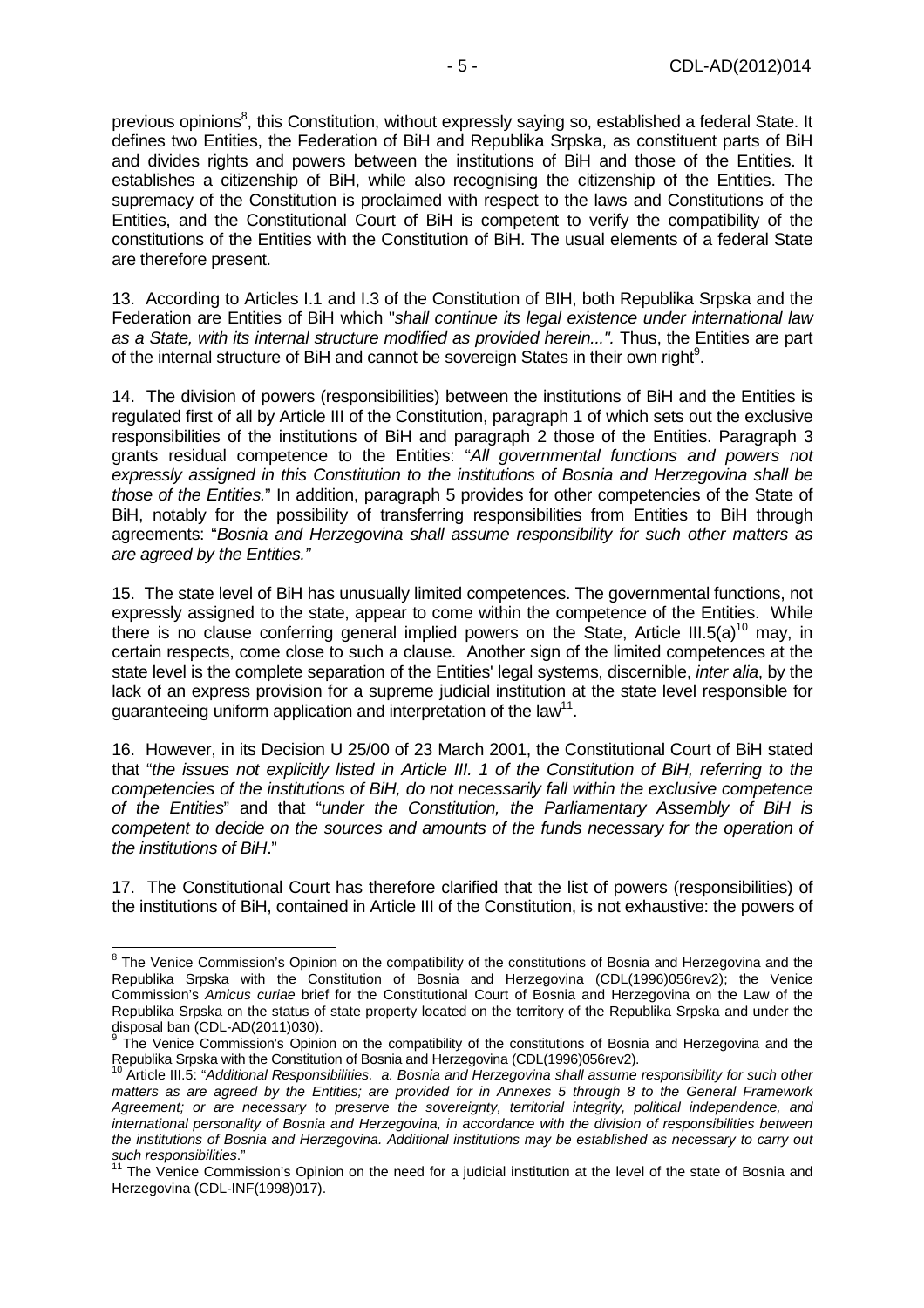the State of BiH and of its Entities stem from the division of powers established in the Constitution also from outside that provision. The Constitution of BiH sets up certain institutions at the state level and confers certain powers on them, which can be found in several provisions of the Constitution (for example, in Article IV.4 for the Parliamentary Assembly and in Article V.3 for the Presidency). However, these powers are not necessarily enumerated, i.e. reiterated in Article III.1 of the Constitution of BiH.

18. There are, therefore, a number of "implied powers", which are not necessarily "residual powers" within the meaning of Article III.3 (a) and thus do not necessarily belong to the Entities but to either the state or the Entity which has the relevant primary powers. In other words, they are incidental powers which have not been attributed by the Constitution explicitly but follow and find their legitimacy in the primary powers. They need to be identified on a case by case basis depending on the primary powers and objectives set out in the Constitution of BiH.

19. On the basis of the above, and in accordance with the provisions of the Constitution, the responsibilities of the State of BiH have been extended using the opening provided by a number of constitutional provisions (human rights provisions and the principle of free movement of goods, services, capital and persons - Article I.4; the provision in that the Presidency may facilitate inter-Entity co-operation - Article III.4; additional responsibilities of the State – Article III.5). For example, the Court of BiH was set up "In order to ensure the effective exercise of the competencies of the State of Bosnia and Herzegovina and the respect of human rights and the rule of law in the territory of this State".<sup>12</sup>

20. However, the extensive interpretation of state responsibilities has clear limits.

#### **B. Other levels**

21. The Constitution of Republika Srpska was originally adopted in 1992. It is based on the concept of a unitary state.

22. The Constitution of the second Entity, the Federation of BiH, was adopted in June 1994 as part of the Washington Agreement and reflected an American-brokered compromise between Bosniacs and Croats. It established a highly decentralised federation of ten Cantons. Each Canton has its own constitution.

23. The Brčko District is recognised by Article VI(4)<sup>13</sup> of the Constitution of BiH as "a unit of local self-government with its own institutions, laws and regulations, and with powers and status definitively prescribed by the awards of the Arbitral Tribunal for the Dispute over the Inter-Entity Boundary in the Br*č*ko Area" placed "under the sovereignty of Bosnia and Herzegovina and […] subject to the responsibilities of the institutions of Bosnia and Herzegovina as those responsibilities derive from this Constitution, whose territory is jointly owned by (a condominium of) the Republika".

## **IV. Legal Certainty**

## **A. Functions and elements of legal certainty**

24. Legal certainty has several functions: it helps in ensuring peace and order in a society and contributes to legal efficiency by allowing individuals to have sufficient knowledge of the law so as to be able to comply with it. It also provides the individual with a means whereby he or she can measure whether there has been arbitrariness in the exercise of state power. It helps

 $\overline{a}$  $12$  Article 1, Law on Court of BiH, Official. Gazette 49/09. See also Opinion on the need for a judicial institution at the level of the state of Bosnia and Herzegovina (CDL-INF(1998)017), http://www.venice.coe.int/docs/1998/CDL-INF(1998)017-e.asp.

<sup>&</sup>lt;sup>13</sup> Official Gazette of BiH No. 25/09.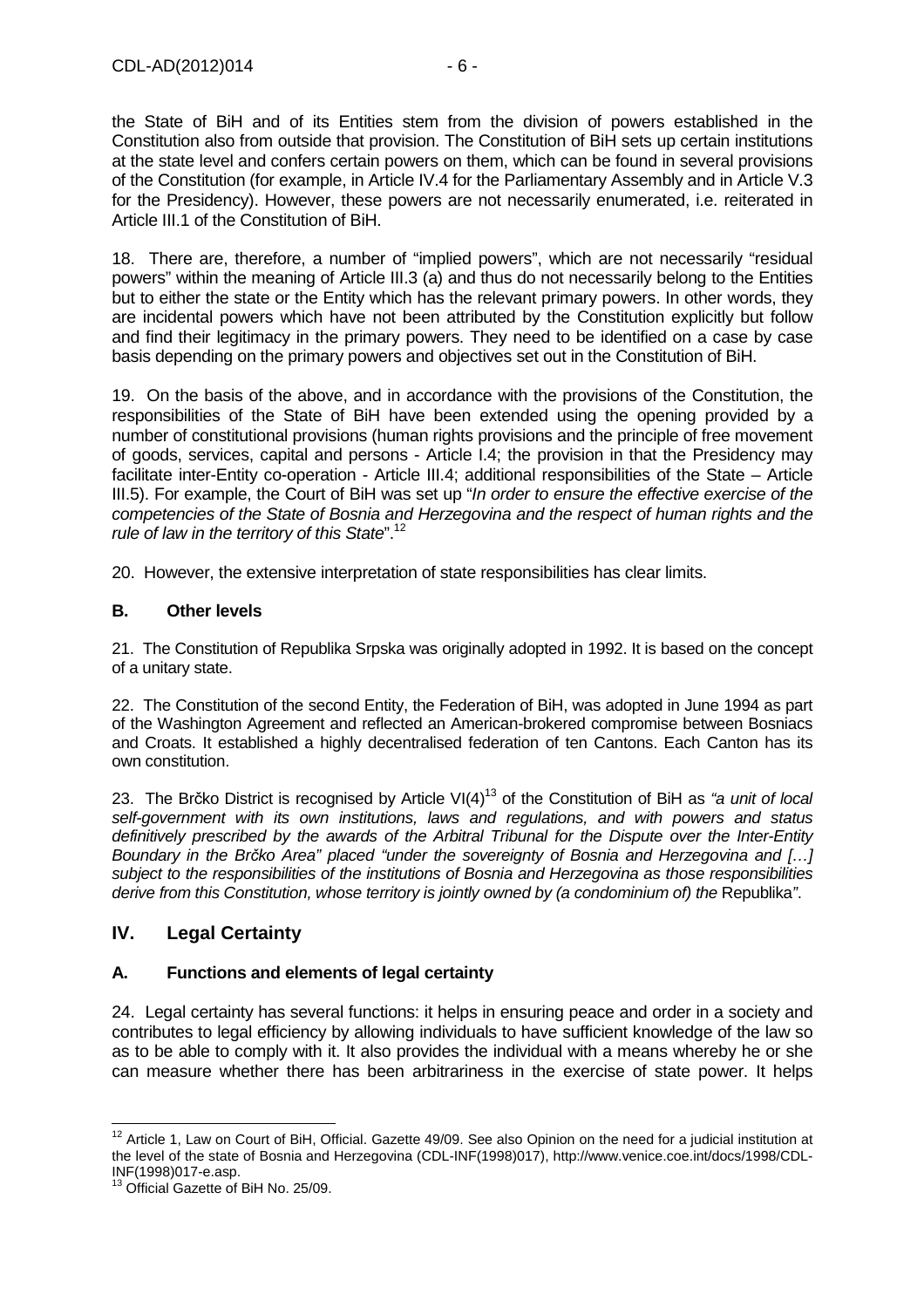individuals in organising their lives by enabling them to make long-term plans and formulate legitimate expectations.

25. In its Report on the Rule of Law, the Venice Commission underlined that the principle of legal certainty plays an essential role in upholding trust in the judicial system and the rule of law and that this, in turn, is important for business arrangements and the economic development of a country.<sup>14</sup> If this trust does not exist, citizens (and investors from abroad) may not enter into contractual relationships with local partners and in turn renounce to economic activities that are indispensable for the economic development of the country. The existence of legal certainty (or lack of it) therefore has an important economic impact. It should be promoted by all three branches of state power. It urges the legislature to ensure the good quality of laws and other legal instruments that it adopts. Legal certainty requires the executive to respect it when it implements these legal instruments and in making decisions in general or on individual matters. Judicial power has to adhere to this principle when it applies legal instruments to concrete cases and in interpreting legal provisions.

26. Among international judicial institutions the European Court of Human Rights repeatedly engages in the analysis of the principle of legal certainty. In confirming that this principle is "one of the fundamental aspects of the rule of law",<sup>15</sup> the European Court of Human Rights ranks among its requirements "that all law /should/ be sufficiently precise to allow the person /.../ to foresee, to a degree that is reasonable in the circumstances, the consequences which a given action may entail<sup>"16</sup>; "that where the courts have finally determined an issue, their ruling should not be called into question";<sup>17</sup> "that cases /.../ are dealt with in a reasonable time and that past decisions are not continually open to challenge",<sup>18</sup> and "that /courts/ should not depart, without good reason, from precedents established in previous cases".<sup>19</sup>

27. This case law, scholarly views and those of the Venice Commission<sup>20</sup> suggest that legal certainty could be defined as including the following requirements: publicity, precision, consistency, stability, non-retroactivity<sup>21</sup> and the finality and binding force of decisions. Publicity means that legal instruments and judicial decisions must be publicly accessible. Access to them should not involve undue hurdles and should take into account the capacities of an ordinary individual. Precision requires that legal instruments and judicial decisions must be clear and precise as to their legal basis and content. Individuals need to be able to determine which court is competent to adjudicate their case, whether in private or in public litigation.

28. Under the consistency requirement, legal instruments must not contradict one another or be mutually incompatible. Judicial decisions must be based on legal instruments. Like cases must be treated alike both within one judicial institution and as between various courts (located on either a horizontal or vertical level). Stability means that legal instruments must not change so often as to make the principle *ignorantia juris non excusat* impossible to be applied by an ordinary individual. Courts should not depart from a previously held interpretation of a legal instrument, unless they have a good reason to do so. Non-retroactivity requires that legal

 $\overline{a}$ 

<sup>&</sup>lt;sup>14</sup> The Venice Commission's Report on the Rule of Law, paragraph 44.

<sup>15</sup> European Court of Human Rights, case of Zasurtsev v. Russia, no. 67051/01, 27 April 2006, paragraph 48.

<sup>16</sup> European Court of Human Rights, case of Je*č*ius v. Lithuania, no. 34578/97, 31 July 2000, paragraph 56, case of Baranowski v. Poland, no. 28358/95, 28 March 2000, paragraphs 50-52.

<sup>17</sup> European Court of Human Rights, case of Brum*ă*rescu v. Romania, no. 28342/95 28 October 1999, paragraph 61; case of Zasurtsev v. Russia, no. 67051/01, 27 April 2006, paragraph 48.

<sup>18</sup> European Court of Human Rights, case of Varnava and Others v. Turkey, nos. 16064/90, 16065/90, 16066/90, 16068/90, 16069/90, 16070/90, 16071/90, 16072/90 and 16073/90, 18 September 2009, paragraph 156.

<sup>&</sup>lt;sup>19</sup> European Court of Human Rights, case of *Demir and Baykara v. Turkey*, no. 34503/97, 12 November 2010, paragraph 153.

<sup>&</sup>lt;sup>20</sup> See T. Tridimas, *The General Principles of EU Law*, Second Edition, Oxford: Oxford University Press, 2006, pp. 242-257; L. Fuller, The Morality of Law, Revised Edition, Yale University, 1969 and the Venice Commission's Report on the Rule of Law, paragraphs 44-51.

 $^{21}$  At least in criminal law, see Article 7 ECHR.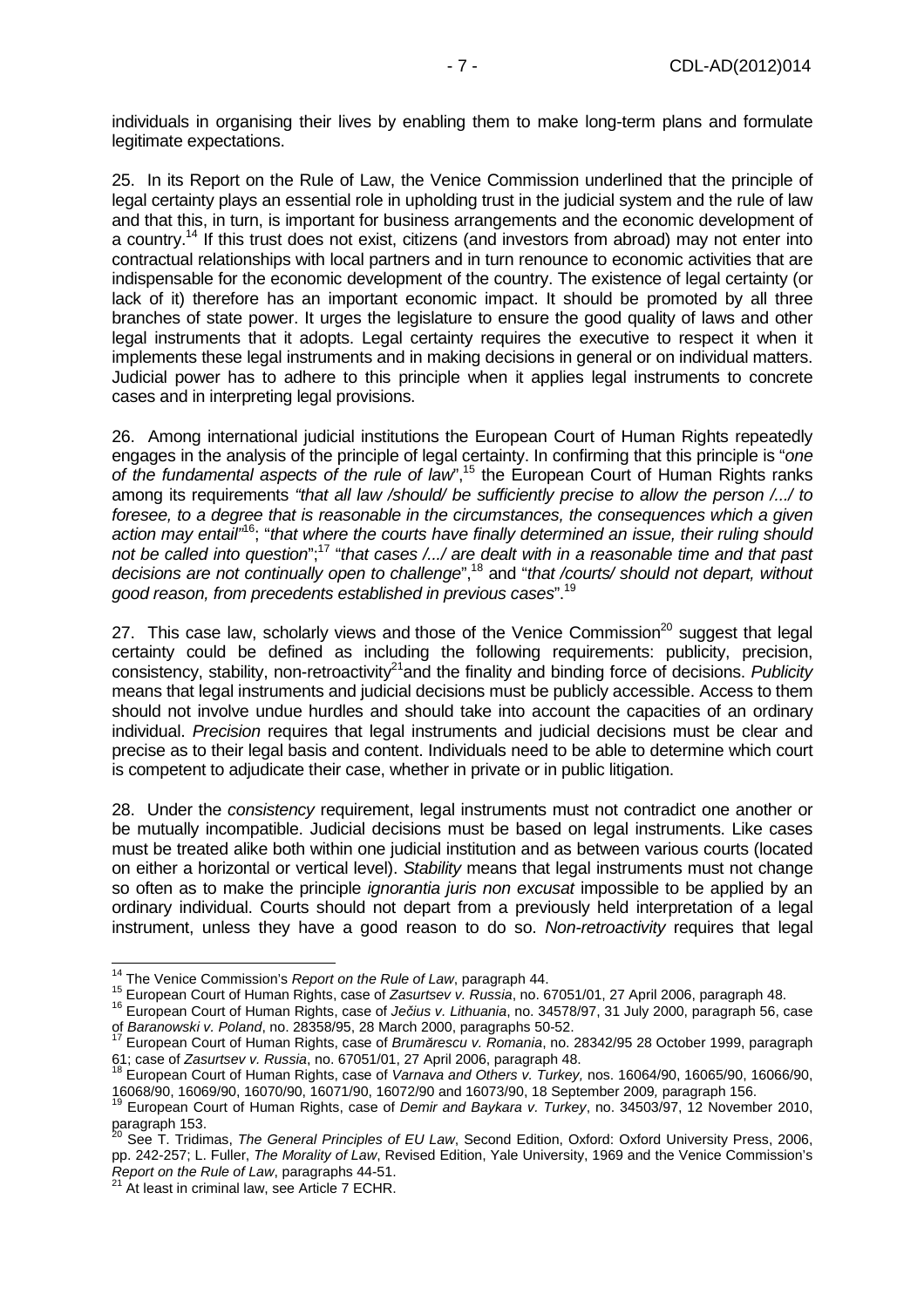instruments not be applied retroactively. This rule can be derogated from only in exceptional circumstances (e.g. in criminal cases, when new legislation foresees a more lenient sentence than the old one).<sup>22</sup> Finality and binding force of decisions means that judicial decisions must be regarded as binding and, once adopted at the last instance, final. They need to be enforced by public authorities.

#### **B. Legal certainty and the existence of several legal orders in BiH**

29. It is apparent from the description of the constitutional framework above that the legal and judicial system of BiH is the most complex and decentralised federal system among European countries today.

30. It is more difficult to maintain legal certainty in a federal state than in a unitary state. This is due to the fact that a federal state has several laws on the same subject and several courts that might claim to have jurisdiction. Hence, the first thing to do is to determine what law is applicable and which court has jurisdiction. It is first costly in doing business and ordinary life leading to uncertainty and litigation.

31. It is probably for this reason that many federal states have opted to harmonise fundamental laws such as procedural laws (e.g. the harmonisation of civil and criminal procedural law in Switzerland in the Constitution of 1999 and the harmonisation of administrative procedures in Germany). A more radical approach is currently used in Belgium where many competences have been decentralised, but the competence to oversee the organisation of all civil and criminal courts rests, in principle, with the federal power.

32. However, the situation in BiH is very different. The only State court in the country explicitly recognised in the Constitution of BiH is the Constitutional Court of BiH. The other judicial bodies of the central state (the Office of the Prosecutor of BiH, the Court of BiH and the High Judicial and Prosecutorial Council) were set up subsequently on the basis of general constitutional rules It would be desirable, in the long run, if these institutions were included expressis verbis in the Constitution of BiH.

33. Although BiH's legal system is a civil-law system which was greatly influenced by the legacies of the Austro-Hungarian Empire and the Socialist Federal Republic of Yugoslavia, the four legal systems have developed on largely autonomous lines over the past two decades. Due to the autonomous nature of legislative procedures at the Entity and Brčko District levels, their legal orders vary in many areas of substantive and procedural law. In addition, since each Entity, the Brčko District and the BiH has its own judicial system, differences arise in the interpretation and the application of similar or even identical legal provisions.

34. This leads to a fragmented structure on several levels: fragmentation of state powers, fragmentation of legislation and fragmentation of judicial bodies that apply the legislation. Although in and of itself, this fragmentation is a natural result of living in a federal system, the general feeling among the interlocutors that the Venice Commission's delegation met during its visit is that the resulting discrepancies are a problem.

35. The fragmentation is more apparent in the Federation than in Republika Srpska, due to the cantonal constitutional structure of the former. The Venice Commission's delegation that visited BiH received slightly contradictory information about the similarities and differences between substantive and procedural laws in the two Entities. The fragmentation of the system is, however, an ever present and potential source of conflict of laws and jurisdiction.<sup>23</sup>

  $22$  See Article 7 ECHR.

 $23$  This is also applicable, *mutatis mutandis*, to the Brčko District.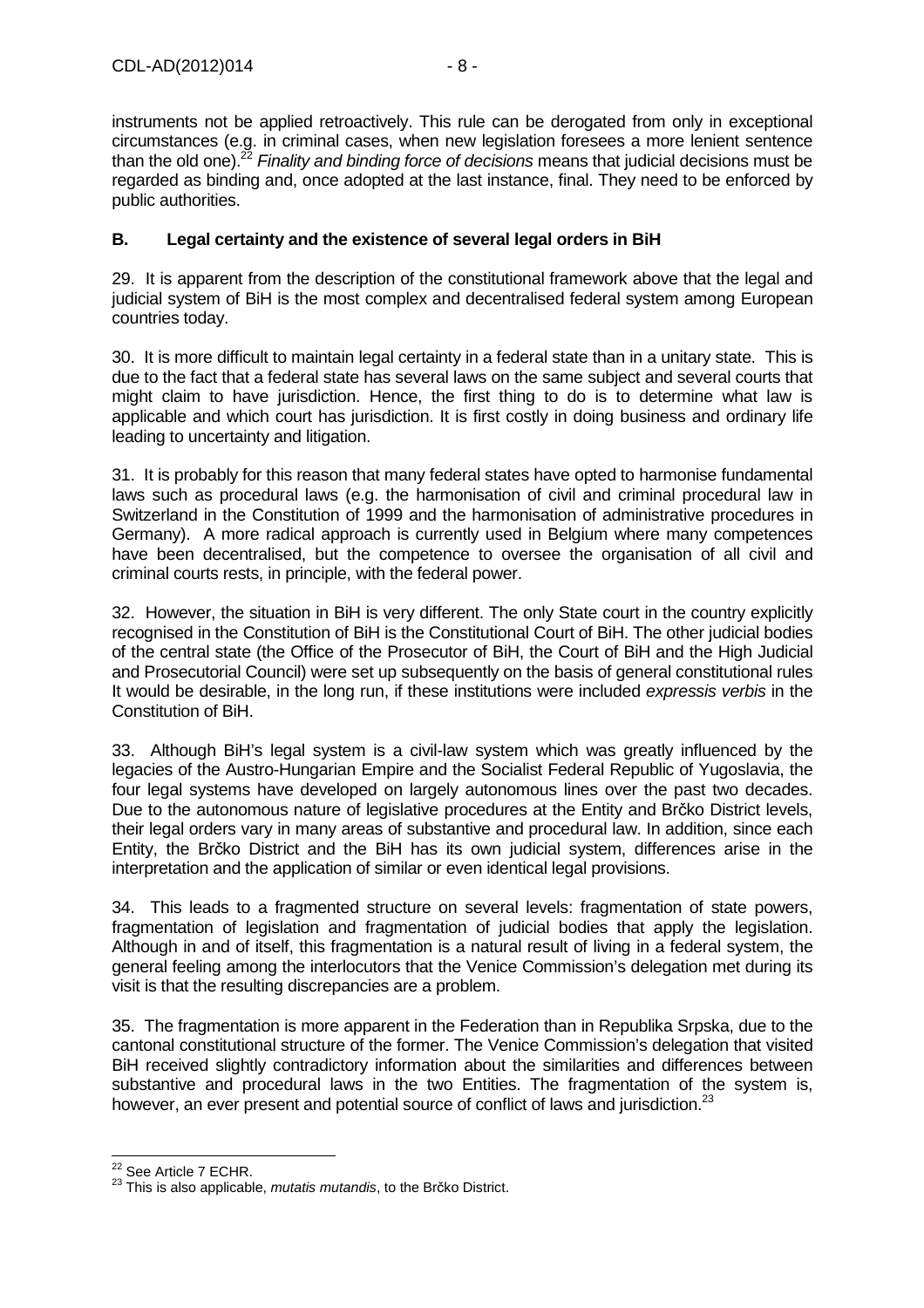36. There are discrepancies and inconsistencies in virtually all areas of the legal system. First of all, there are areas that are only regulated by one of the legal orders and not by the others. Examples are the introduction in Republika Srpska of special laws consolidating legislation relating to inheritance (wills, probate and conveyancing), extrajudicial procedures, real rights and companies. No corresponding laws seem to exist in the Federation or in the Brčko District. Secondly, there are differences in the regulation of the same types of legal situations within the two Entities. This is for instance the case with labour laws. The situation can arise in which people who are working for the same state institution but live in different Entities and go on maternity leave are treated very differently. Similarly, the criminal codes of the two Entities differ in their catalogue of criminal offences, the definition of these offences and other parameters of criminal activities. What qualifies as a crime in one Entity, could simply be considered a misdemeanour in the other Entity, or could avoid criminalisation altogether. Thirdly, similar or identical laws may be interpreted in different ways. For instance, there is a single law on medication in BiH regulating, *inter alia*, the reimbursement for the medication that is recorded on a drug list. Yet, the method of composing this drug list differs substantively between the Entities (and even among the cantons).

37. Clear rules are lacking in many areas which could guide the resolution of discrepancies or conflicts that arise between the various legal orders. At the fore lies the fact that BiH's legal order lacks consistency, since a similar issue is often treated differently in different parts of BiH. This situation can create confusion as well as practical difficulties for BiH's citizens, especially those whose activities fall within the scope of the application of different legal orders (e.g. persons doing business in all territorial units). It is once again important to note that this fragmentation is a result of living in a federal system. However, it is clear that this is perceived as a problem in the country.

38. Over the past two decades, several initiatives have been made with the aim of unifying or harmonising legislation in the territory of BiH. State laws sometimes incorporate a harmonisation clause stipulating that the Entities have to harmonise their legal provisions in a subject matter within a certain period of time. The Venice Commission does not dispose of concrete information about the impact these clauses have on the Entities' legislation but both their effectiveness and legal basis are often questioned. An attempt has also been made to harmonise the procedural law in the country. Thus in 2003 Civil and Criminal Procedural Codes were adopted at the state level which introduced a common civil and criminal procedure throughout the entire country. Nevertheless, although there is more harmonisation in procedural law than in substantive law, the desired generalised uniformity has not been achieved.

39. Top-down strategies aimed at unifying or harmonising the legal order in BiH have not been very successful so far. This is not only due to the political circumstances, but also to the ad hoc nature of these very strategies and the related lack of any central authority to oversee their implementation. To a certain extent, the deficiencies in the top-down approach seem to have been compensated for by a bottom-up approach (for the moment), based on the informal cooperation among various judicial and other institutions of BiH and the territorial units and sub units (the Entities, the Brčko District, the ten cantons of the Federation). However, this approach largely depends on personal contacts and the good will of participants, and has no formal institutional basis. As such, it brings different results in different areas of legal regulation and remains vulnerable because of changes in personal contacts.

40. The lack of co-operation between the various judicial and other relevant organs in BiH is not a new issue. The problems and challenges raised by it have been repeatedly commented on by international bodies, including the Venice Commission. In 1998, the Venice Commission adopted an Opinion on the Inter-Entity Judicial Co-operation in Bosnia and Herzegovina, which dealt with the division of competences with regard to inter-entity judicial co-operation. The Opinion stated that the state level of BiH is competent to co-ordinate, to harmonise and to initiate co-operation with respect to all cases involving the two Entities or other countries (in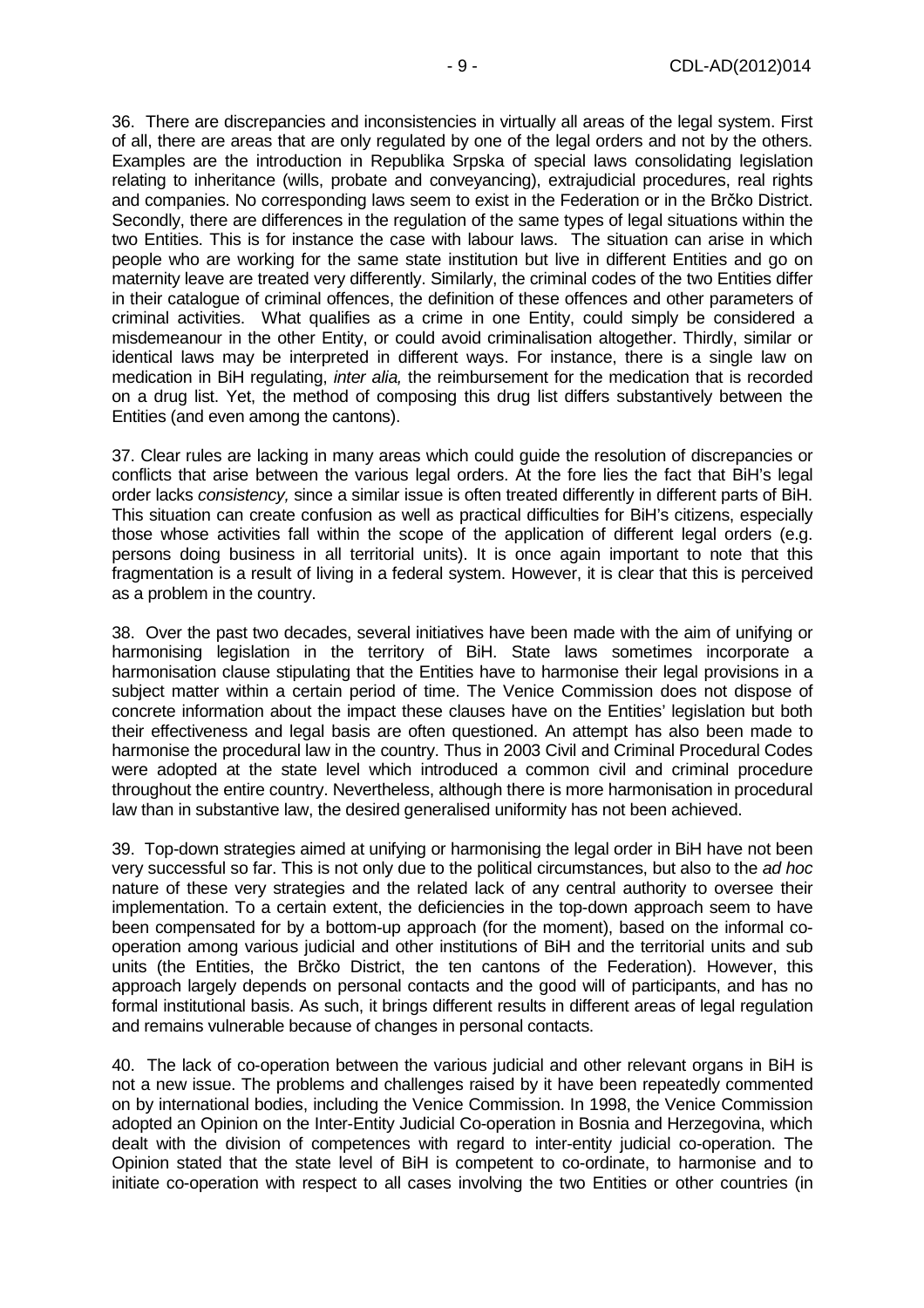$\overline{\phantom{a}}$ 

criminal matters). The practical implementation of co-operation is the task of the Entities, which are entitled to enter into agreements on the matter.<sup>24</sup>

41. Co-operation within the justice sector has also been boosted by the implementation of the Justice Sector Reform Strategy (2009-2013), which seems to have been accepted as an institutionalised framework to continue judicial reform in BiH. For this process to continue successfully, the Venice Commission recommends that it receive the political support and the adequate human and financial resources that it needs.

42. Nevertheless, judicial co-operation remains a problem. In some areas, the level of cooperation is low or non-existent. For instance, the constitutional courts of the Entities have almost no co-operation with the Constitutional Court of BiH. Co-operation between various cantonal courts in the Federation is also limited as is the co-operation between courts of the Entities and the Court of BiH. Moreover, where it exists, co-operation is mostly based on personal contacts rather than on institutionalised schemes. Despite this, for instance, there is good co-operation between the supreme courts of the Entities, the representatives of which meet twice a year. The level of co-operation between prosecutors of the two Entities has also been assessed as good by the interlocutors met during the visit by the Venice Commission's delegation. In addition, judges and prosecutors from different institutions have the opportunity to meet in training sessions.

43. Whereas the level of judicial co-operation in BiH is much higher due to personal initiatives and contacts than one could assume from the legislative instruments, interlocutors met by the Venice Commission's delegation accepted, to a large extent, that it suffered from a lack of institutionalisation as well as from the absence of an effective central body responsible for it. This situation indirectly threatens legal certainty in the country. In the context in which various judicial and prosecutorial institutions do not co-operate or even communicate with each other regularly, the requirements of consistency or precision are difficult to meet.

44. In the Venice Commission's view, this is one of the areas in which the Ministry of Justice of BiH in addition to the HJPC should play a more active and central role by stimulating informal co-operation, organising various projects aimed at strengthening the exchange of ideas and experiences among judicial institutions and initiating, at the state or the Entities' and Brčko District level, the adoption of relevant instrument that would provide any existing co-operation with a legal basis.

45. Even though the existence of four legal systems in BiH does not automatically mean that the principles of the rule of law and legal certainty are breached<sup>25</sup>. BiH's authorities and its territorial units should be encouraged to take a more proactive approach to counter the excessive decentralisation of the legal orders.

46. It might also be useful if the authorities ensured that the country's legislation is as consistent and precise in its content as possible. This is important for the country if it intends to be able to apply the *acquis communautaire*. In order to achieve this, BiH's authorities and the territorial Entities might consider combining the already existing bottom-up approaches with more centralised, top-down strategies.

47. The Venice Commission remains convinced that further structural progress and development in BiH can be achieved only through constitutional reform. Meanwhile, the aim should be to reinforce the effectiveness of institutions at all levels throughout BiH. With specific reference to the judiciary, efforts are needed to strengthen all institutions and authorities

<sup>24</sup> The Venice Commission's Opinion on Inter-Entity judicial co-operation in Bosnia and Herzegovina, http://www.venice.coe.int/docs/1998/CDL-INF(1998)011-e.asp, paragraphs 11 and 17.

<sup>&</sup>lt;sup>25</sup> See Foundation Public Law Centre (CPJ), Does B&H Need a Single Supreme Court? p.3.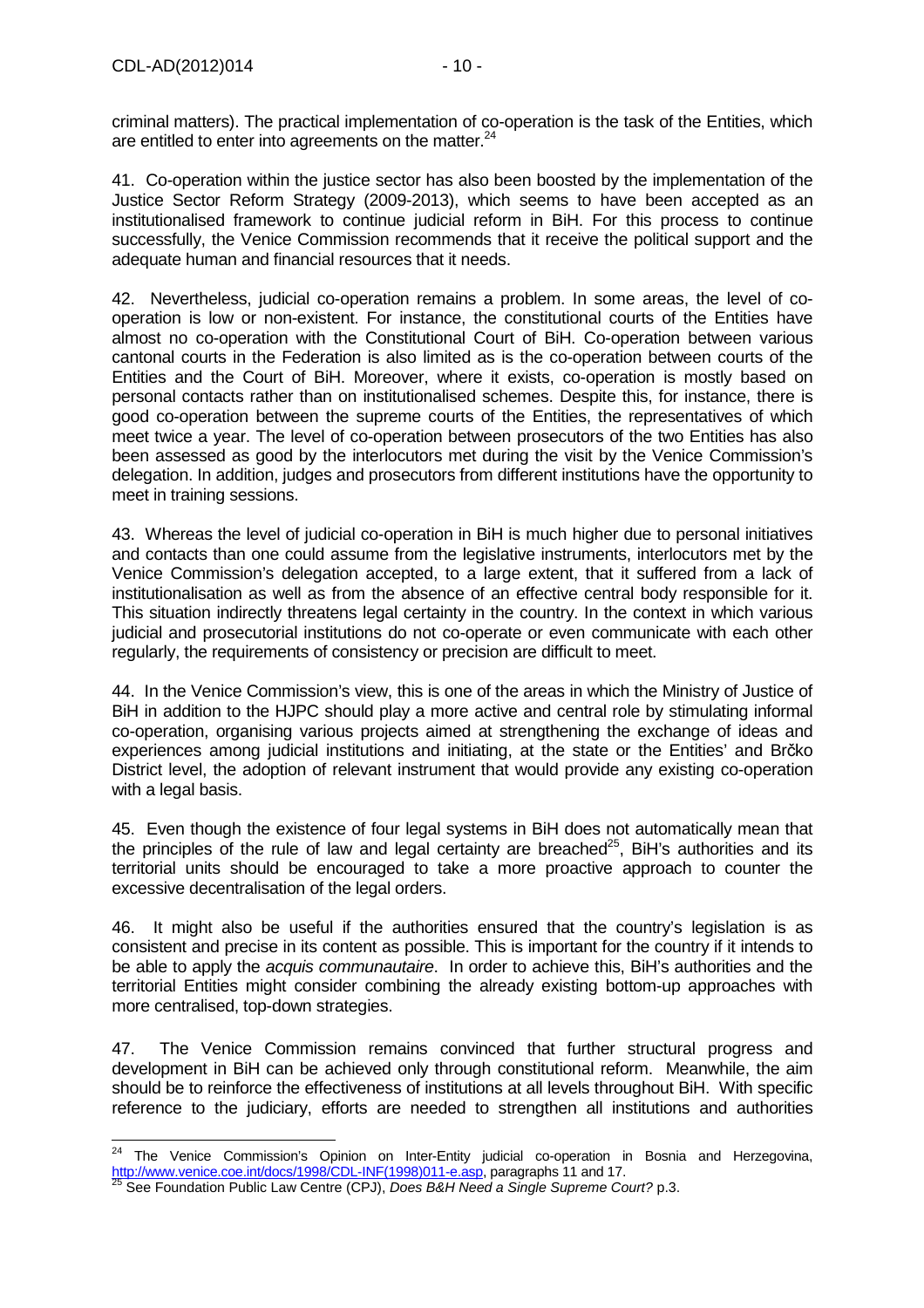throughout BiH, including at the state level. Despite the fact that present constitutional provisions as well as the doctrine of implied powers have supported state-level legislative and institutional competences, this doctrine has its limits. So, as regards the Court of BiH (also called the State Court), it is difficult to imagine that the doctrine could be stretched any further than that already done by the enactment of the Law on the Court of BiH. One remaining possibility would be to expand the responsibilities of the state through agreements between the Entities as provided by Article III 5(a) of the Constitution of BiH.

48. Consideration could perhaps be given to the preparation of what are known as "model laws", such as those of UNCITRAL and UNODC, even if they are no longer a part of the official terminology of the legal framework of BiH. These could be prepared at the state level on politically non-sensitive issues.

#### **C. Fragmentation of the judicial and the prosecutorial systems**

49. The plurality of legal orders in BiH is mirrored in the fragmentation of its judicial system. There are currently four judicial (sub)-systems in the territory of BiH, namely the judicial systems of BiH, of the Federation of BiH, of Republika Srpska and of the Brčko District. These systems differ considerably in their internal structure and the institutions they cover. The relationship between the systems is also not clearly defined, which gives rise to different interpretations of laws and inter-judicial disputes.

50. There are only two institutions of judicial character at the state level: the Constitutional Court of BiH and the Court of BiH. The Court of BiH, established in 2000, is the only general court at the state level. It is competent mainly for criminal actions relating to war crimes, organised crime, economic crime, and corruption.<sup>26</sup> The fact that it is not mentioned explicitly in the Constitution has led to legal disputes. Nonetheless, the constitutionality of the Court was upheld by the Constitutional Court of BiH. The Venice Commission adopted an Opinion in 1998 in which it stressed the importance of such a court and confirmed the possibility of establishing it in accordance with the Constitution on the basis of the implied or inherent powers of the State.<sup>27</sup>

51. The territorial units (the Federation, the Republika Srpska and the Brčko District) have their own judicial systems. What these three systems have in common is that they include general courts of first and second instance (called municipal and cantonal courts in the Federation, basic and district courts in the Republika Srpska and basic and appellate courts in the Brčko District). However, while the judicial system of the Brčko District is limited to these two types of courts, the judicial systems of the two Entities are more complex, with the added difficulty that the Federation is further divided into ten cantons. Each Entity has a constitutional court (Constitutional Court of the Federation and the Constitutional Court of Republika Srpska) and a supreme court (Supreme Court of the Federation, Supreme Court of Republika Srpska). In addition to courts of general jurisdiction, Republika Srpska has created courts of special jurisdiction: the district commercial courts and a Higher Commercial Court, which do not exist in the Federation.

52. The prosecutorial system is divided in a similar way to the judicial system. There are prosecutorial offices in the BiH, in the Federation (Entity level and 10 cantonal offices), in the Republika Srpska and in the Brčko District. In addition, an office of a special prosecutor for organised crimes and corruption has been established in Republika Srpska. In the Federation, in addition to the Prosecutor's Office at the Entity level, there are prosecutors' offices in each of the 10 cantons.

 $\overline{\phantom{a}}$ <sup>26</sup> See Law on the Court of BiH.

<sup>27</sup> The Venice Commission's Opinion on the need for a judicial institution at the level of the State of Bosnia and Herzegovina (CDL-INF(1998)017), http://www.venice.coe.int/docs/1998/CDL-INF(1998)017-e.asp.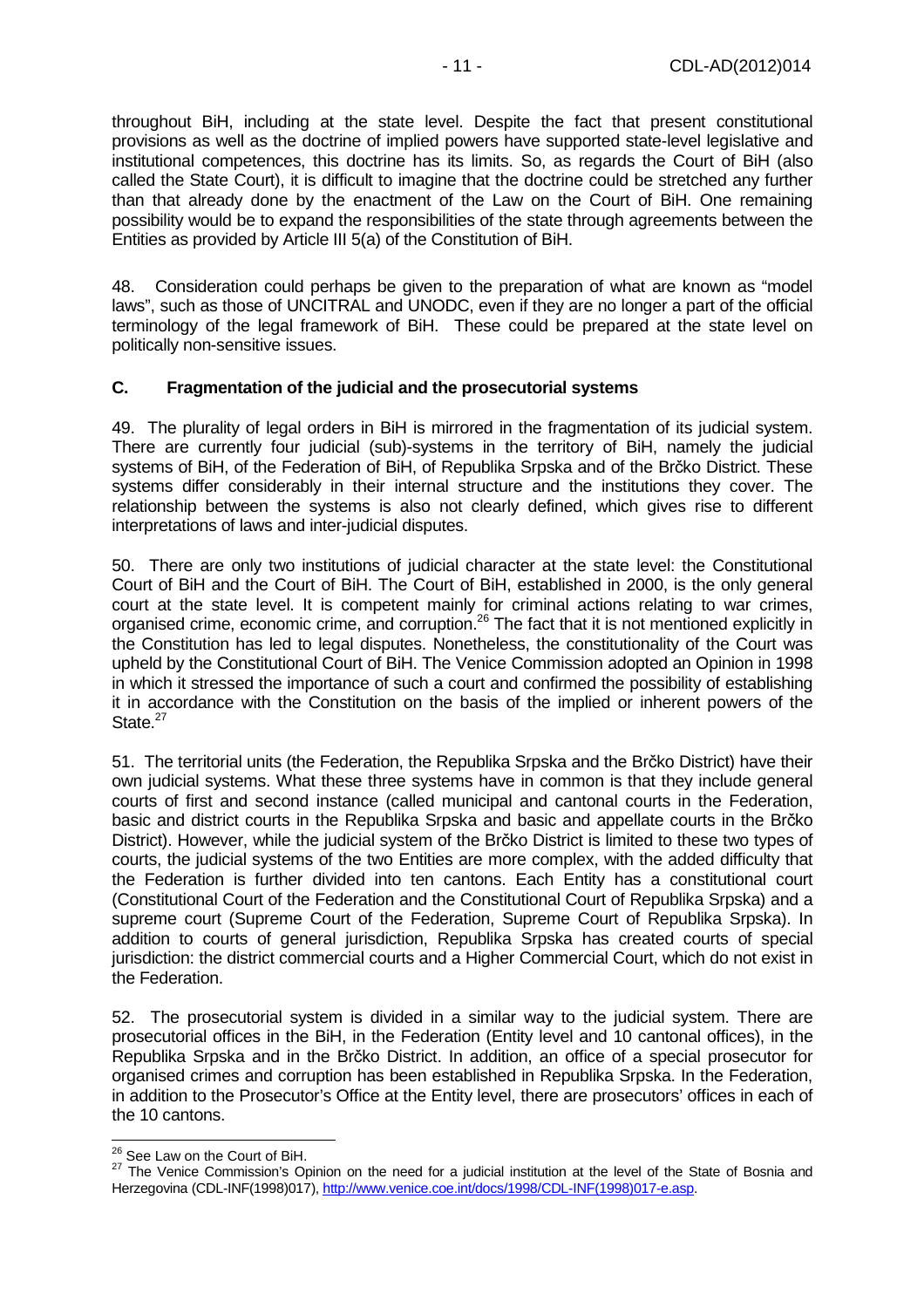53. While the Constitutional Court of BiH, the Court of BiH and the BiH Prosecutor Office have some appellate and supervisory competences, these are limited in scope. Thus, for instance, the Court of BiH does not function as a general supreme court of the country. Apart from adopting positions on legal issues upon the request of courts of the territorial units, it can only receive complaints relating to the violation of the Election Law or issues that fall under its "Administrative Jurisdiction"<sup>28</sup>. Even where citizens of BiH can challenge the decisions of the constitutional or supreme courts of the Entities and the Brčko District in front of the Constitutional Court of BiH or the Court of BiH, the scope of the review is limited. The Constitutional Court of BiH has no jurisdiction to render a decision on questions of interpretation or the application of Entity constitutions as such. However, if a court "interprets or gives effect to that Constitution in a way which is incompatible with the requirements of the Constitution of Bosnia and Herzegovina, /…/ the Constitutional Court of BiH /..;/ shall have the constitutional authority to decide finally whether the decision of the court of the Republika Srpska (even if relating to the Constitution of Republika Srpska) is or is not consistent with the Constitution of Bosnia and Herzegovina".<sup>29</sup>

54. In the current structure, the legal systems are separate and the state-level courts in general are not entitled to apply and interpret the law of the Entities and the Brčko District. They apply and interpret the laws of BiH which cover only some areas. In this respect it should be mentioned that the Constitutional Court of BiH has jurisdiction over questions of compatibility of any legal act, judgment and decision with the Constitution of BiH. In other words, if a judgment that is being challenged before the Constitutional Court of BiH raises the question of an arbitrary application of an Entity law, the Constitutional Court of BiH may deal with it. However, once again the scope for review is limited (although it has evolved over time).<sup>30</sup> For instance, the Court cannot review the procedure for the establishment of facts or the application and interpretation of laws made by lower instance courts. Its competence is limited to the assessment of whether a decision breaches an individual's constitutional rights; whether the decision has disregarded or wrongly applied constitutional rights; whether a court has applied the law in a manifestly arbitrary manner; whether the law applied is itself unconstitutional or whether the right to a fair trial has been breached. $31$ 

55. The scope of the competence and jurisdiction of the state-level courts is also a contentious point. This is mainly the case for the Court of BiH. Article 7(2) of the Law on the Court of BiH stipulates that in addition to the jurisdiction over criminal offences defined in the Criminal Code and other laws of BiH, the Court of BiH "has further jurisdiction over criminal offences prescribed in the Laws of the Federation of Bosnia and Herzegovina, the Republika Srpska and the Br*č*ko District of Bosnia and Herzegovina when such criminal offences: a) endanger the sovereignty, territorial integrity, political independence, national security or international personality of Bosnia and Herzegovina; b) may have serious repercussions or detrimental consequences to the economy of Bosnia and Herzegovina or may have other detrimental consequences to Bosnia and Herzegovina or may cause serious economic damage or other detrimental consequences beyond the territory of an Entity or the Br*č*ko District of Bosnia and Herzegovina". The interpretation of the terms under paragraphs a) and b), and, hence, the extent of the Court's jurisdiction remains a point of contention between the state bodies and those of the territorial units. This applies in particular to Article 7(2)(b), which was challenged in 2009 before the Constitutional Court of BiH. Although the Court upheld the legality of this provision, it found that it could violate human rights in individual

 $\overline{\phantom{a}}$  $^{28}$  See Article 8 of the Law on the Court of BiH.

<sup>29</sup> See, i.a. AP 2821/09 paragraphs 26-28.

<sup>&</sup>lt;sup>30</sup> See e.g. Steiner & Ademovic: Commentary of the Constitution of B&H, The scope of control, pp. 167-171.

<sup>&</sup>lt;sup>31</sup> As there is no Supreme Court at the state level that could review the question of whether lower courts have correctly applied laws, lawyers tend to use the "manifestly arbitrary manner" clause as another means to challenge a decision before the Constitutional Court of BiH. The latter does not always accept this argument.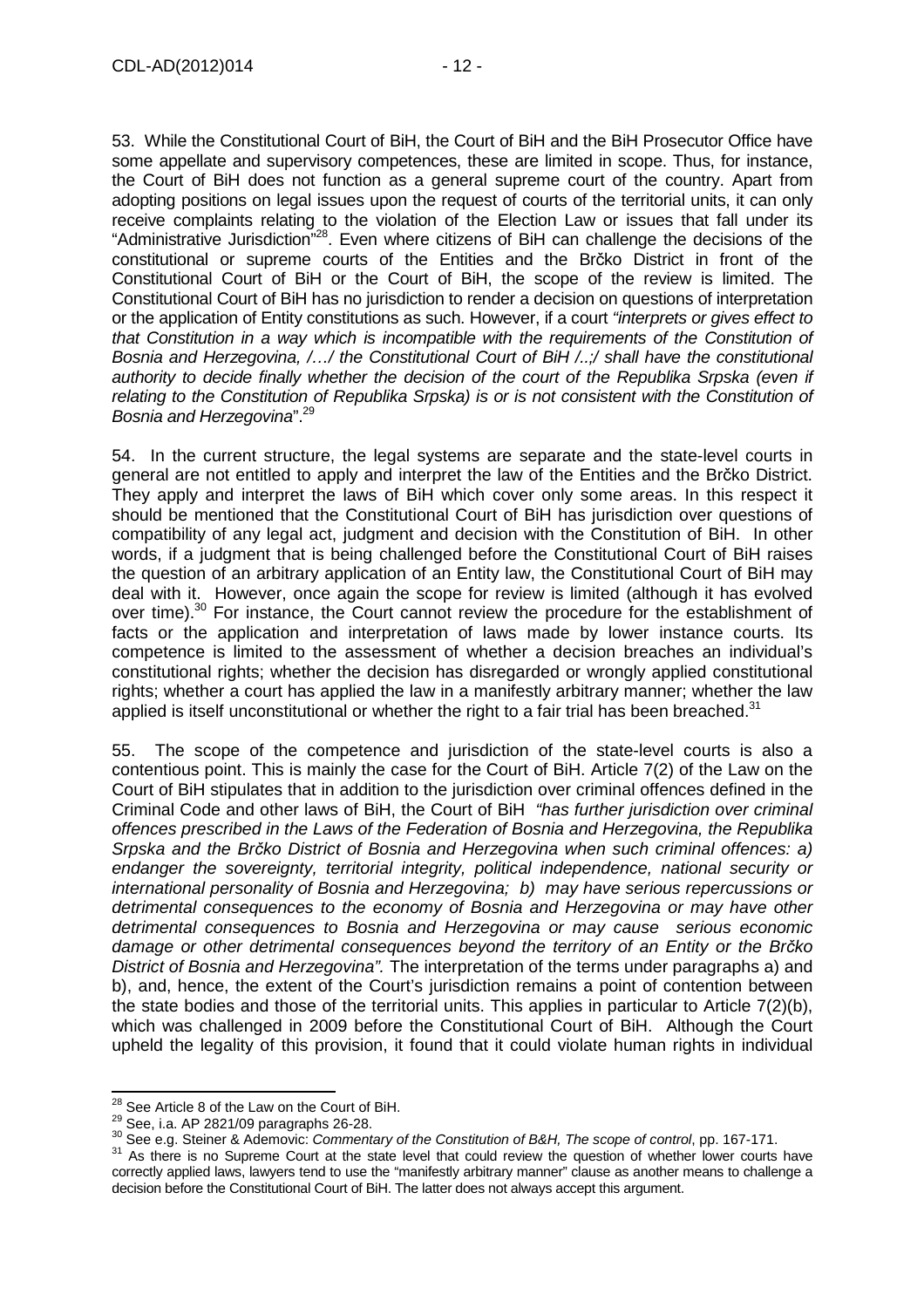cases if it were applied inappropriately. However, it underlined that the possible violation would relate to the application and not to the constitutionality of the provision itself.<sup>32</sup>

56. The Venice Commission was informed that the number of cases in which the Court of BiH applied Article 7(2) has been on a steady decline over the past few years and that the High Judicial and Prosecutorial Council of BiH (HJPC) together with a team of experts has been analysing the cases dealt with by the Court of BiH, in which this provision was applied. The Venice Commission believes that a clarification of this provision could be useful.

57. As there is no institutionalised relationship between the judicial and prosecutorial systems of the four units, the courts and prosecutors from different units can easily interpret similar or even identical provisions of their respective legal orders differently. There are no formal mechanisms of harmonisation at the inter-unit level. Again, the lack of such mechanisms is partly compensated for by informal co-operation and exchange of information among various judicial and prosecutorial bodies of BiH and the territorial units and sub units (the Entities, the Brčko District and the 10 cantons of the Federation). The same caveats – the ad hoc nature, the vulnerability to changes in personal contacts – apply here as well. The fragmentation of the judicial and prosecutorial system raises difficulties relating to legal certainty. Furthermore, as no tools for the harmonisation of the case law throughout the country exist, citizens living in different parts of the country may get a significantly different judgment for similar cases.

58. The Venice Commission therefore concludes that such a situation can create problems and encourages the authorities of BiH and the territorial units to seek a viable solution. Again, as in the previous case, consideration should be given to combining informal (as well as existing formal) bottom-up approaches with formal, top-down strategies. In addition to the measures discussed in this opinion (see paragraphs 66-68, below), such strategies might include several modifications in the structure of the judicial and prosecutorial systems of the country.

59. As the unification of this system – desirable as it is – will be difficult to put into practice without reforming the entire territorial structure of BiH and revising the Constitution, the harmonisation of the four existing systems should be considered as a first step. For instance, the work of specialised commercial courts in the Republika Srpska should be assessed and, if found to be successful, such courts could be introduced in the Federation (and, potentially, in the Brčko District). Similarly, the assessment of the work of the Special Prosecutor in the Republika Srpska could lead either to its creation in the Federation or to its abolition in the Republika Srpska.

60. At the level of the Federation, where there is a further fragmentation due to the existence of 10 cantons, consideration should be given to introducing a single law on the prosecution service. Such a law would bring the prosecution service together and would govern it on the entire territory of the Federation.

#### **D. Court structures at the state level**

61. The plurality of legal orders and the fragmentation of the judicial and prosecutorial system in BiH give rise to several concrete challenges. During the delegation's meetings in Sarajevo and Banja Luka, the following challenges were identified as the most pressing: the lack of supreme judicial bodies in the country, issues relating to the HJPC (see item V., D.,1., below), the co-operation among various judicial and prosecutorial institutions, the possibility of setting up a separate Court of Appeal and several other issues (the structure of the judicial and the prosecutorial system, the financial situation in the judiciary, the tenure of judges and prosecutors, etc.).

 $\overline{a}$  $32$  Case no. U 16/08 of 28 March 2009, paragraph 44.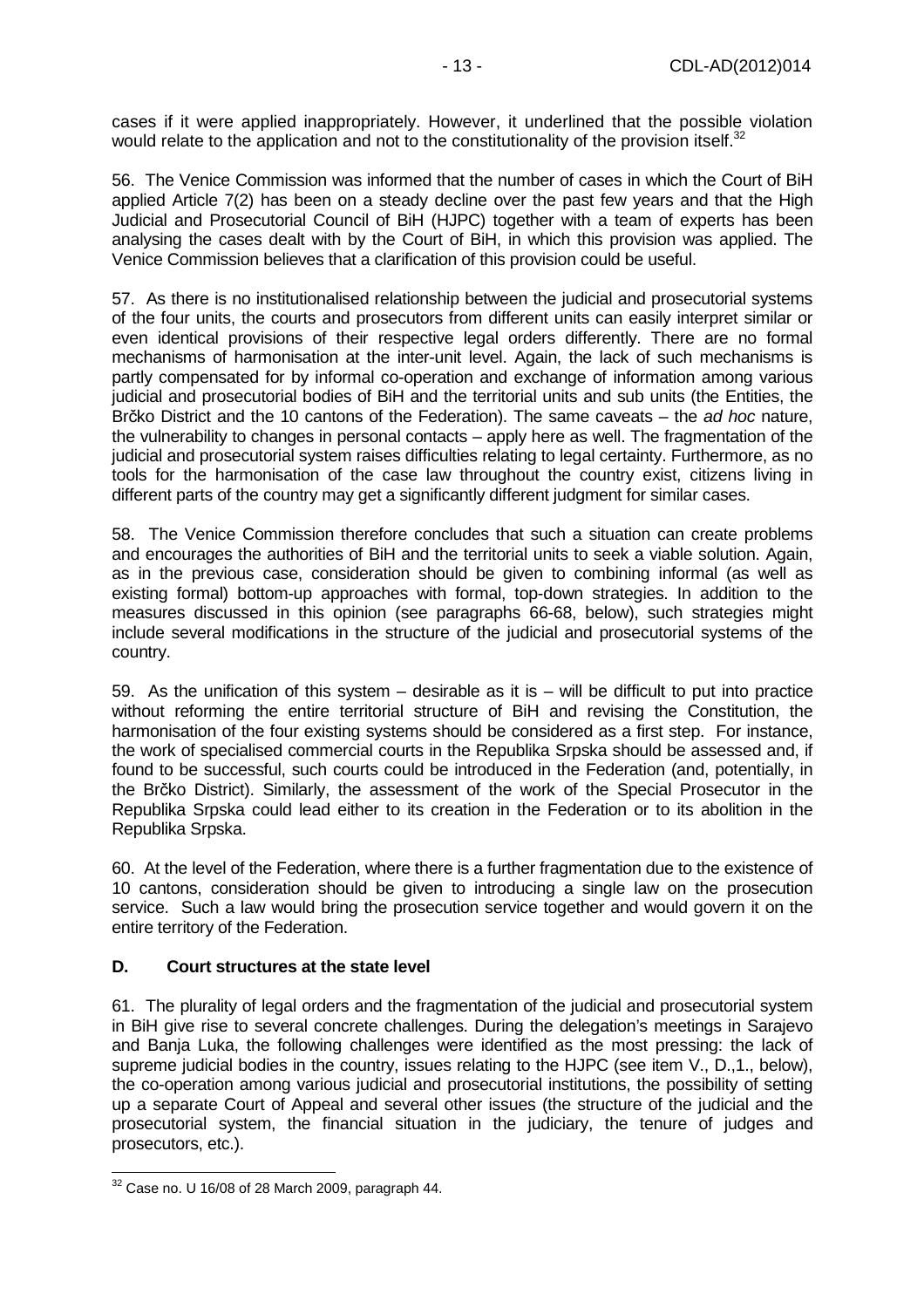62. At the state level, the Court of BiH has an Appellate Division the organisation of which has raised questions about its impartiality. The possibility of appealing judgments made by different sections within the same Court<sup>33</sup> to a different division of that Court, if it is in effect separate from the rest of the Court should in itself not be a problem<sup>34</sup>. Although a judge has never been appointed in the Appellate Division for a case he or she had tried at first instance, a separate Court of Appeal would be seen as more independent than a division in an existing court. It would also create more trust in the fairness of its judgments and in the judicial system in general. This is particularly urgent in a country such as BiH.

63. In this respect, the Venice Commission was pleased to note that there are on-going discussions with the Ministry of Justice of BiH on creating a separate Court of Appeal at the state level. This could be achieved by using the existing financial resources of the Court of BiH, notably by transforming the internal Appellate Division of this Court into a separate Court of Appeal for which the existing draft by the Ministry of Justice of BiH is a good starting point<sup>35</sup>. In setting up such a Court, BiH's authorities should consider introducing one law on BiH Courts rather than two separate laws, one on the Court of BiH and one on the Court of Appeal of BiH, if this is possible. The Venice Commission therefore encourages the Ministry of Justice of BiH to continue with this process by implementing the conclusions of the Working Group responsible for drafting the proposal for establishing the Court of Appeal of BiH.<sup>36</sup>

64. However, there is a more general issue that needs to be considered at the state level. Although it forms one country, BiH lacks a supreme judicial body that would guarantee the unity of its legal order and the uniformity or at least the harmonisation of its judicial and prosecutorial systems. The need for such a body seemed to be generally acknowledged by the interlocutors met by the Venice Commission's delegation during its visit. Its creation is considered important both from the perspective of the judicial bodies themselves for which it would provide useful guidelines on how to proceed with the interpretation and application of certain legal provisions, as well as from the perspective of BiH citizens for whom it would provide legal certainty, foreseeability, and uniformity in the interpretation and application of the law in the country.

65. Supreme judicial bodies are expected to play an important role in ensuring legal certainty. It is believed that such a body in BiH would guarantee consistency in the case law as well as the stability and finality of judicial decisions. Neither of the two existing state-level courts can fulfil this function at present. The Constitutional Court of BiH's competences are limited to constitutional issues. It can ensure the unity of approaches solely in certain areas, such as in human rights protection. The Court of BiH is slightly better placed, since it gives binding decisions on the enforcement of laws and has a certain appellate jurisdiction in administrative matters. However, once again, this competence is narrow and based on a limited access of individuals to the Court.

66. Suggestions for two main models have been discussed to redress the current situation:

- the first model would be the creation of a **Supreme Court of BiH.** Such a Court would be located at the state level, although it is still not very clear what kind of relationship it would have with the Court of BiH. The idea of the latter being gradually transformed into such a Supreme Court seems, however, to have largely been rejected by the representatives of the judiciary in the Entities, as well as by the representatives of the Court of BiH itself. Thus, a Supreme Court would most probably be a new institution,

  $33$  See Article 6 of the Law on the Court of BiH.

<sup>&</sup>lt;sup>34</sup> See Article 2 of Protocol No. 7 of the ECHR; Article 14.5 of the International Covenant on Civil and Political  $Rights.$ <sub>35</sub>

Draft Law on the Appellate Court of BiH, Ministry of Justice of BiH, Sarajevo, December 2011.

 $36$  *Ibid.*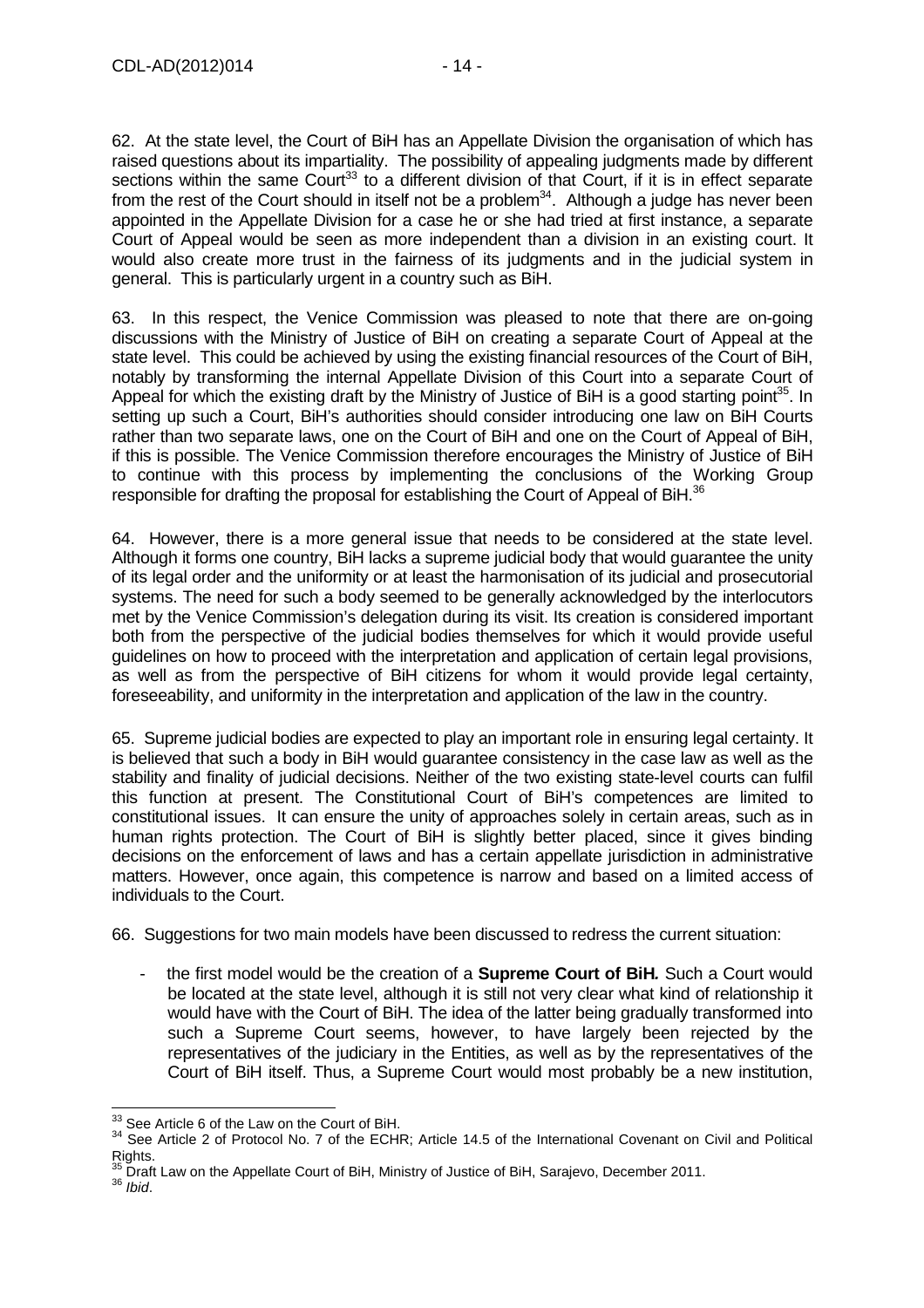endowed with general jurisdiction to harmonise case law adopted at the territorial units' level. Although the potential importance of such a Supreme Court seems to be generally uncontested in the country, a certain amount of reluctance towards its creation persists. At this stage, the reluctance can be justified. Legislative powers at the state level would need to be increased to create key state laws in order for this Court to be able to function properly as a Supreme Court. This, however, requires either constitutional amendments or an inter-Entity agreement. The introduction of such a Court might be considered in the long run within the framework of a more comprehensive constitutional reform;

- the second model foresees the establishment of a **common or joint body** (also known as a "Joint co-ordination panel") bringing together the existing high judicial institutions at the state and the territorial units' level. Such a common body would most probably be composed of representatives from the supreme courts of the two Entities, with appropriate representation of the Appellate Court of the Brčko District and the Court of BiH (and in the future the still-to-be-created Court of Appeal of BiH). For the moment, there does not seem to be any concrete project for the creation of a common body and, hence, uncertainty prevails as to the competence, the frequency of meetings or the way in which decisions could be adopted.

67. Taking into account the current situation in BiH, the second model seems to be the preferable one at least in the short run. First, the institution of a common body would develop the tradition of inter-court meetings, which have already been organised occasionally over the past years. Although a common body would differ from those meetings in its greater degree of institutionalisation, its permanent nature and, probably, composition, could still result in its being perceived as a continuation of the already existing inter-court co-operation. Secondly, the creation of a common body would raise fewer problems from a legal perspective. While there is currently no legal basis for the creation of a new Supreme Court, a common body could draw its legitimacy from the already existing courts.

68. The establishment of a common body in the short run should not be seen as an obstacle to the creation of a Supreme Court of BiH in the long run. Nevertheless, the creation of a common or joint body should not be made in isolation but, rather, be a part of a more substantive judicial reform that is needed in BiH.

#### **E. Other issues**

#### Backlog of cases

 $\overline{a}$ 

69. The backlog is currently quite a serious problem in many courts in BiH and its territorial units. With respect to the Federation, the Venice Commission was informed that there are a number of cantonal courts that are overrun with cases, creating a very heavy backlog (consisting mainly, however, of fairly trivial cases such as the payment of utility bills of low value) while there are other cantonal courts that are less active, some of them almost idle. It would be useful for the Federation to consider reducing the number of cantonal courts over time and providing more funding to those courts that are in need of funding due to a heavier workload. This would help in streamlining the Federation's judicial system and make it more effective. In addition, this situation sometimes results in cases being transferred from one court to another court of the same type (e.g. between municipal and cantonal courts in the Federation). However, this threatens the principle of the "natural judge" or the right of access to a tribunal established by law, as the transfer can affect legal certainty in BiH.<sup>37</sup> Increasing

 $37$  See Article 6 ECHR; Article 47 of the Charter of Fundamental Rights of the European Union; the Venice Commission's Report on the Independence of the Judicial System Part I: the Independence of Judges, paragraphs 73-81.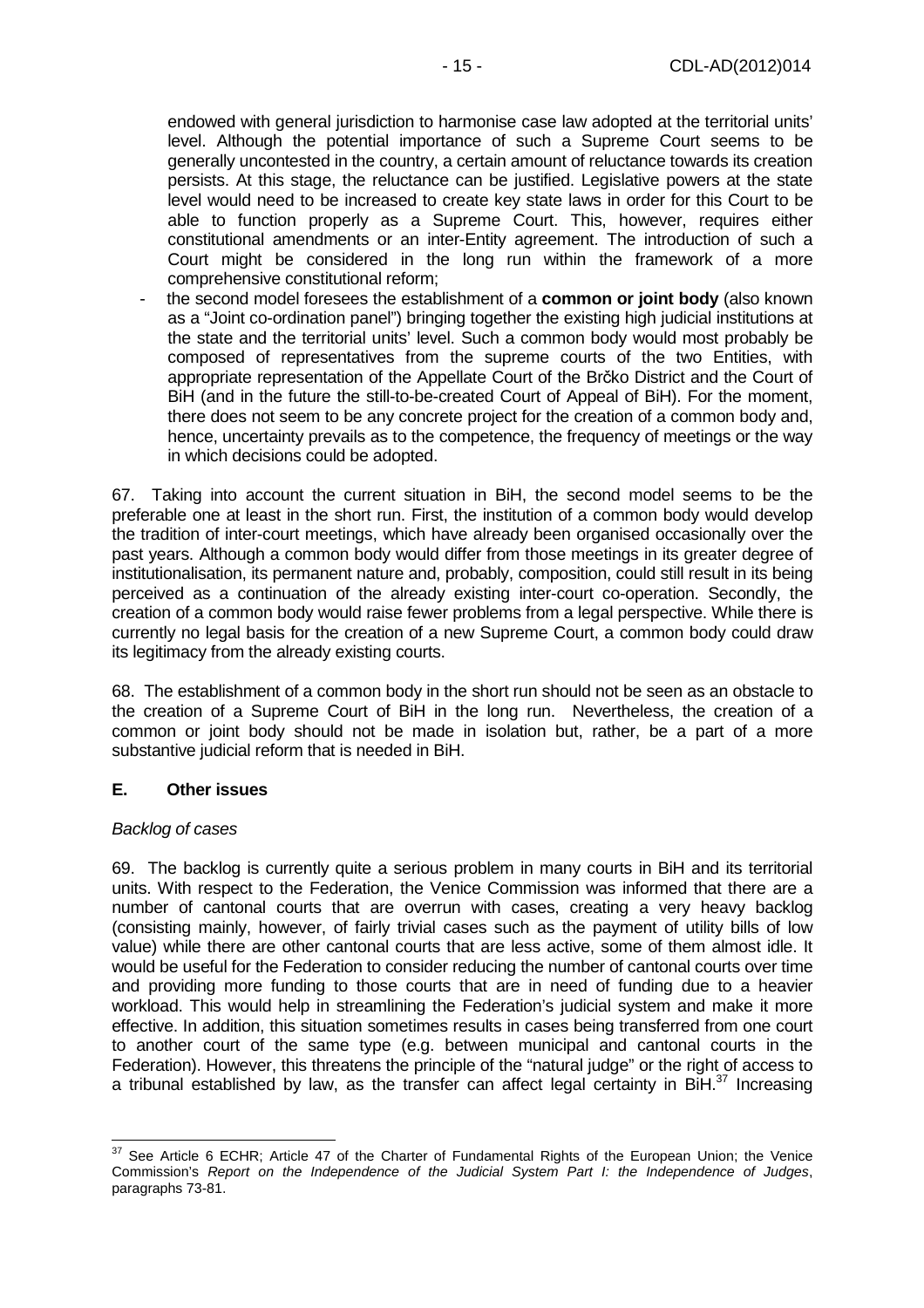efficiency and disposing of the backlog as soon as possible should therefore be seen as a priority.

70. In this respect, the HJPC should be called upon to continue its initiative to tackle the backlog by proposing relevant measures which could include legislative changes, professional training of the judiciary, etc.

#### Access to legal instruments and to case law

71. The requirement for adequate public access to legal instruments seems to be met in BiH. Legislation is available online in the national languages of BiH and partly in English. The situation is more complicated with respect to case law. A central case law database exists in BiH, which contains around 8 500 cases. But this database is only accessible to judges, prosecutors and court associates, with no access granted to other legal professionals. Although a recent decision has been made to extend the access to defence attorneys, this is currently still awaiting a decision on the fees to be charged. Other legal professionals, students and the public in general will still not have access to this database.

72. The Supreme Courts of Republika Srpska and the Federation publish selections of their case law three times a year. Case law of the state-level courts is mostly online, sometimes also in English.

73. Although not uncommon in other countries, this situation is particularly worrying in a country with such a level of decentralisation of the judiciary as BiH. Publicity is one of the main requirements of legal certainty and access to legal instruments and judicial decisions should not involve hurdles. The effort of the HJPC to run a uniform case-law database should therefore be supported with the aim of making this database accessible to the public as soon as possible. It would also be useful if this database were recognised and used by the courts as a central database.

## **V. Independence of the Judiciary**

#### **A. General**

74. The independence of the judiciary is an issue that affects all countries, whatever their systems and is related to the democratic regime and to the respect for the separation of powers. It is a fundamental guarantee of the rule of law, democracy and the respect for human rights. It ensures that justice can be done and seen to be done without undue interference by any other branch of power, other bodies inside the judiciary, other judges or any other actors. This independence has an objective and a subjective component. The objective component is the indispensable quality of the judiciary and the subjective component is the right of individuals to have their rights and freedoms determined by an independent judge.<sup>38</sup> This principle is protected, on the European level, by Article 6 ECHR and Article 47 of the Charter of Fundamental Rights of the European Union.

75. The independence of the judiciary can be seen as having two forms: institutional and individual independence. Institutional independence refers to the separation of powers in the state and the ability of the judiciary to act free of any pressure from either the legislature or the

j <sup>38</sup> The Venice Commission's Report on the Independence of the Judicial System Part I: the Independence of Judges, paragraph 6.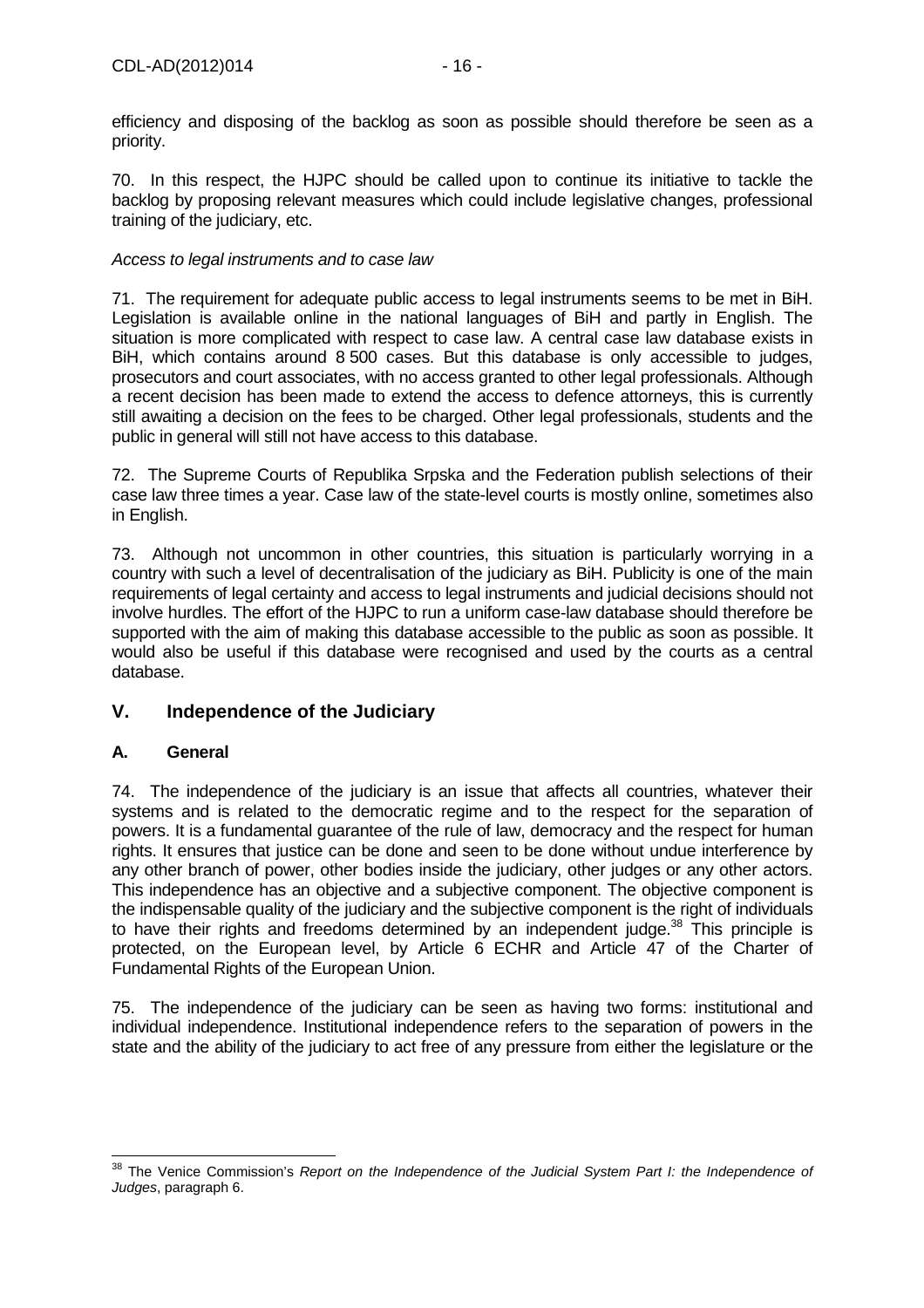executive. Individual independence pertains to the ability of individual judges to decide cases in the absence of any political or other pressure.<sup>39</sup>

76. The UN Basic Principles on the Independence of the Judiciary of 1985 state that "the independence of the judiciary shall be guaranteed by the State and enshrined in the Constitution or the laws. It is the duty of public institutions to respect and observe the independence of the judiciary<sup> $n/40$ </sup>. The document enumerates several conditions for judicial independence, including the absence of any inappropriate and unwarranted interference with the judicial process, the exclusive jurisdiction of the judiciary over all issues of a judicial nature, the absence of the review of judicial decisions by non-judicial powers, a fair conduct of judicial proceedings and the respect for the rights of the parties, or the security of tenure and protection of the rights of individual judges.

77. The European Court of Human Rights has dealt with the independence of the judiciary in several cases. In the case of Bryan v. the United Kingdom (1995), it declared that "in order to establish whether a body can be considered "independent", regard must be had, inter alia, to the manner of appointment of its members and to their term of office, to the existence of guarantees against outside pressures and to the question whether the body presents an appearance of independence".<sup>41</sup> In the case of Delcourt v. Belgium (1970), the court stressed that the principles of independence and impartiality require that judges not have prejudicial connections to, or views about, any party to a dispute, either because of involvement in a previous stage of the dispute, or because of a personal pecuniary connection to a party or issue involved in the dispute.<sup>42</sup>

#### **B. Institutional independence**

j

78. The judiciary must be independent and impartial. Institutional judicial independence focuses on the independence of the judiciary from the other branches of state power (external institutional independence). The relationship between courts within the same judicial system should also be taken into account (internal institutional independence).

79. Institutional independence can be assessed by four criteria.<sup>43</sup> The first criterion is independence in administrative matters, which means that the judiciary should be allowed to handle its own administration and make decisions without any external interference. It should also be autonomous in deciding the allocation of cases. The second criterion is that the judiciary should be independent in financial matters. The judiciary must be granted sufficient funds to properly carry out its functions and must have a role in deciding how these funds are allocated. The third criterion is that it should have independent decision-making power. The judiciary must be free to decide cases without external interference. Its decisions must be respected (i.e. implemented) and should not be open to revision by non-judicial powers. The fourth criterion is that it should be independent in determining jurisdiction. The judiciary should determine exclusively whether or not it has jurisdiction in a certain case. In addition, the possibility for a person in BiH to move from political functions to positions within the judiciary could give raise to concern and should be avoided.

<sup>&</sup>lt;sup>39</sup> See OHCHR, Human Rights in the Administration of Justice: Manual on Human Rights for Judges, Prosecutors and Lawyers, Professional Training Series No. 9, New York and Geneva, 2003, pp. 113-158; and D. S. Law, Judicial Independence, International Encyclopaedia of Political Science, Vol. 5, 2010, pp. 1369-1372.

 $^{40}$  UN Basic Principles on the Independence of the Judiciary, endorsed by the UN General Assembly resolutions 40/32 of 29 November 1985 and 40/146 of 13 December 1985, http://www.unrol.org/doc.aspx?d=2248, paragraph 1.

European Court of Human Rights, case of Bryan v. United Kingdom, no. 19178/91, 22 November 1995, paragraph 95.

 $42$  European Court of Human Rights, case of Delcourt v. Belgium, No. 2689/65, Judgment of 17 January 1970, paragraph 31.

 $^{43}$  OHCHR, Human Rights in the Administration of Justice: Manual on Human Rights for Judges, Prosecutors and Lawyers, Professional Training Series No. 9, New York/Geneva, 2003, pp. 120-122.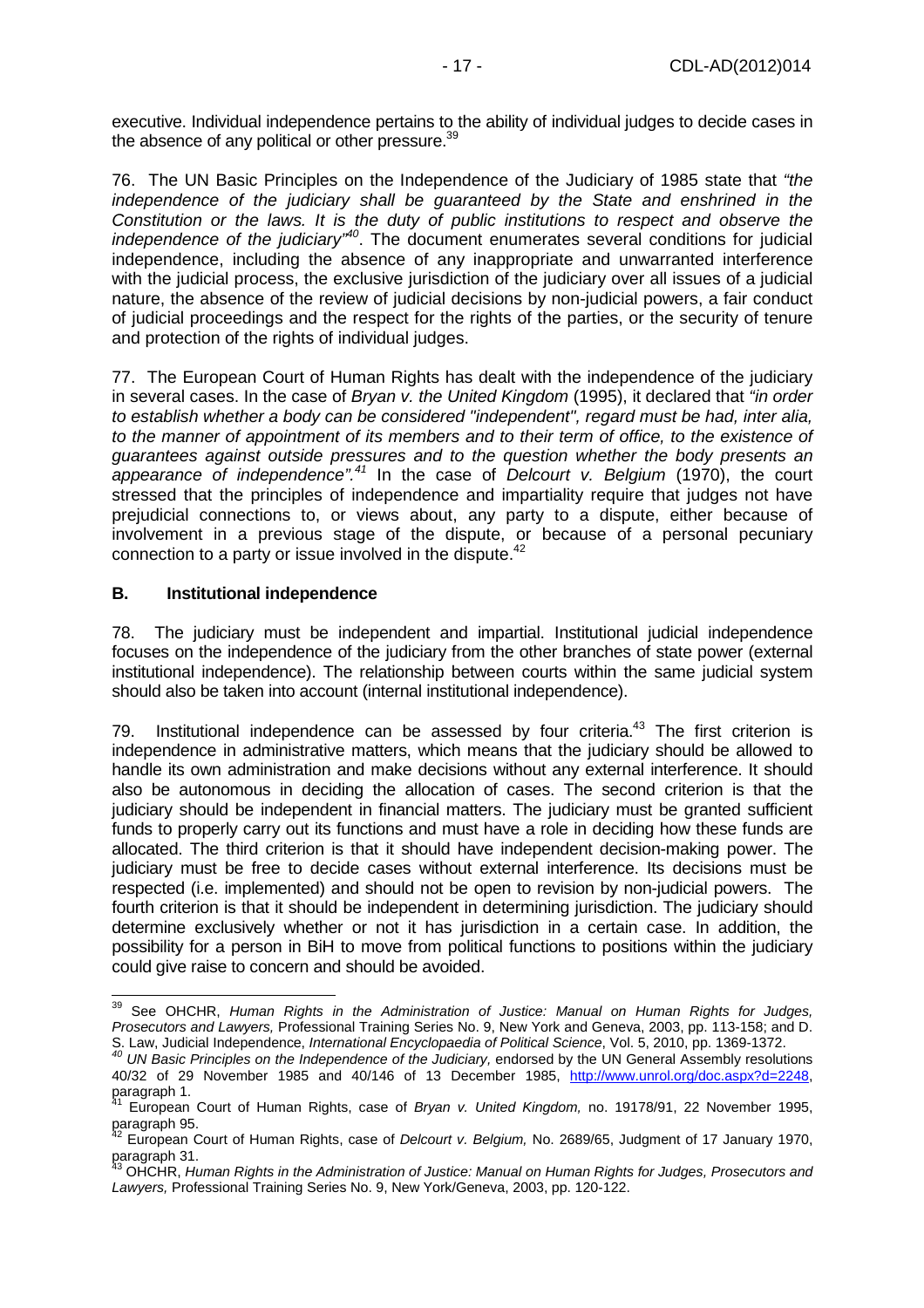### **C. Individual independence**

80. Individual judicial independence refers to the independence enjoyed by individual judges in carrying out their professional duties. Judges must be independent and impartial. These requirements are an integral part of the fundamental democratic principle of the separation of powers: judges should not be subject to political influence and the judiciary should always be impartial.

81. This requirement has many aspects and the following four seem of particular importance in the context of BiH $^{44}$  The first one is the appointment and the promotion of judges. All decisions concerning the professional career of judges must be based on objective criteria and must avoid any bias and discrimination. The selection of judges and their promotion must be based on merit (professional qualifications, personal integrity). The second is the security of tenure and financial security. The term of office of judges must be adequately secured by law and, ideally, should end with the retirement of the judge. Adequate remuneration and decent working conditions must also be guaranteed. Any changes in the guarantees should occur only in exceptional situations. The third aspect is independence in the decision-making power. Individual judges must be free to decide cases without any external interference. The fourth refers to the rights of judges. As other individuals, judges enjoy an array of human rights, yet some of these rights (freedom of association, freedom of expression, etc.) are of special importance to them as these rights help in ensuring their individual independence. On the other hand, certain fundamental rights are somewhat limited for judges: for instance, freedom of expression is limited by the duty of confidentiality, which forms a part of the principle of impartiality.

### **D. Situation in BiH**

## **1. High Judicial and Prosecutorial Council**

82. The Venice Commission stated, in its Report on Judicial Appointments, that an appropriate method of guaranteeing the independence of the judiciary is the establishment of a judicial council endowed with constitutional guarantees for its composition, powers and autonomy.<sup>45</sup> Although there is no standard model for a judicial council, the Venice Commission believes that a balance should be struck between judicial independence and self-administration on the one hand and the necessary accountability on the other in order to avoid negative effects of corporatism in the judiciary.<sup>46</sup> It also stated that a substantial element or a majority of the members of such a council should be elected by the judiciary itself and other members could be elected by Parliament in order to provide for democratic legitimacy of the council.

83. As regards prosecutorial councils, these are increasingly widespread, but there is no standard to establish such structures and it would be difficult to impose one model on all member states of the Council of Europe. Nevertheless, if they exist, their composition "should include prosecutors from all levels but also other actors like lawyers or legal academics. /…/ If prosecutorial and judicial councils are a single body, it should be ensured that judges and prosecutors cannot outvote the other group in each other's' appointment and disciplinary proceedings because due to their daily 'prosecution work' prosecutors may have a different attitude from judges on judicial independence and especially on disciplinary proceedings. In

j <sup>44</sup> For further details, see OHCHR, Human Rights in the Administration of Justice: Manual on Human Rights for Judges, Prosecutors and Lawyers, Professional Training Series No. 9, New York and Geneva, 2003, pp. 123- 135. See also Recommendation CM/Rec (2010)12 of the Committee of Ministers on judges: independence, efficiency and responsibilities and the European Charter on the Status of Judges.

The Venice Commission's Report on Judicial Appointments, http://www.venice.coe.int/docs/2007/CDL-AD(2007)028-e.pdf, paragraph 48.

<sup>46</sup> *Ibid.* paragraphs 27-29.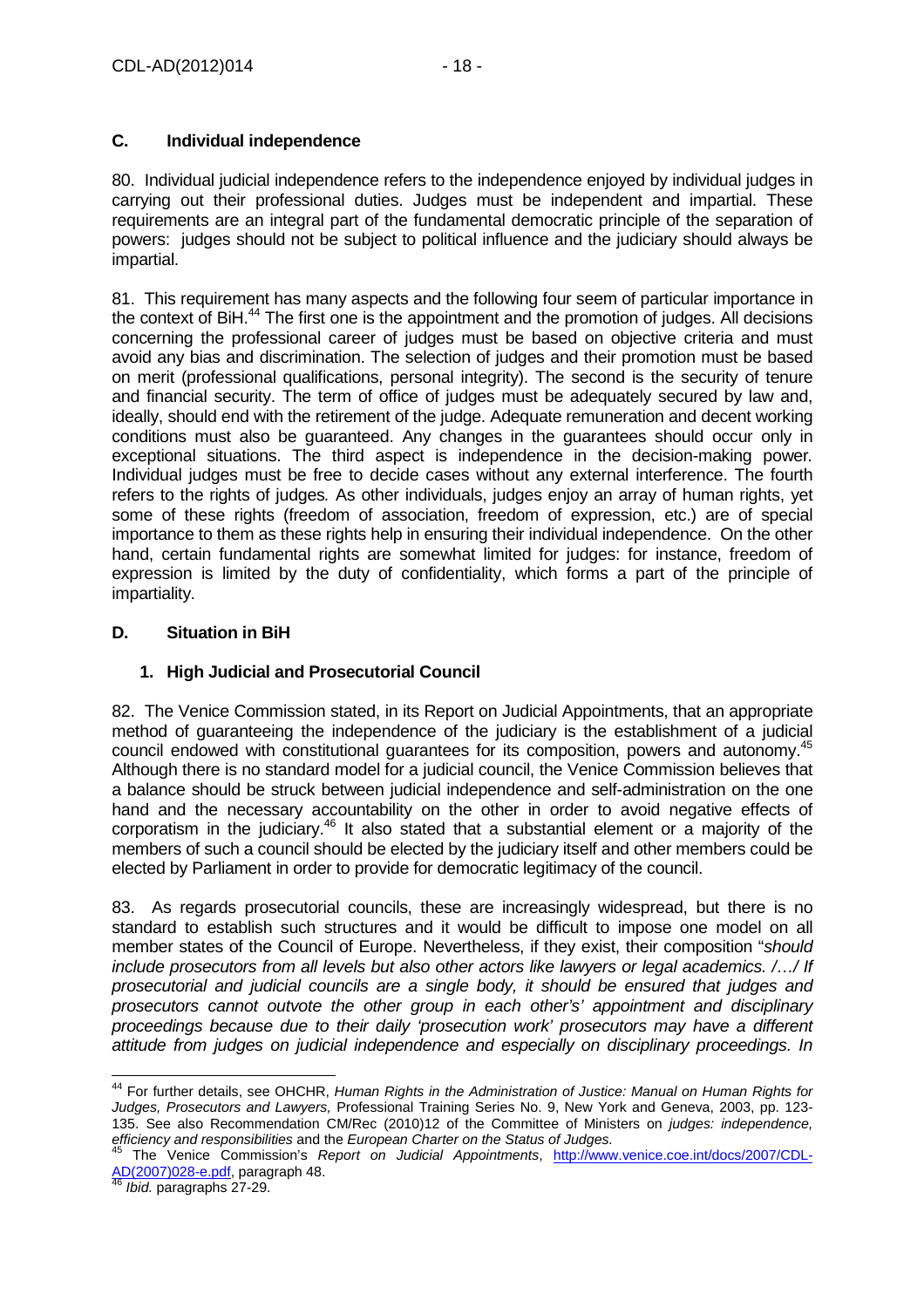such a case, the Council could be split in two chambers, like in France, where the Conseil supérieur de la magistrature sits in two chambers, which are competent for judges and prosecutors respectively." <sup>47</sup> Italy, Romania and Turkey, like France, have judicial councils that are also competent for prosecutors.<sup>48</sup>

84. The single body that has been specifically created in BiH to consolidate and strengthen the independence of the judiciary is the High Judicial and Prosecutorial Council (HJPC). This body was established in 2004 by an Agreement on Transfer of Certain Entities' Responsibilities signed by the Prime Ministers of the Federation and the Republika Srpska and the Minister for Justice of BiH. The corresponding Law on the HJPC was then adopted by the Parliamentary Assembly of BiH pursuant to Article IV 4. a) of the Constitution of BiH. This Law is currently being revised. The Venice Commission recommends that in due course, the HJPC be provided with an explicit constitutional basis.

85. It is obvious that in practice the HJPC has played an extremely important role in strengthening the independence of the judiciary and in furthering contacts and co-operation among judges and prosecutors. It consists of 15 individual members recruited among judges, prosecutors, and other legal professionals. The HJPC appoints judges and prosecutors pursuant to criteria that it sets, monitors the activities of judges and prosecutors and, if need be, conducts disciplinary proceedings against them.

86. In principle, the establishment of the HJPC and its performance over the eight years of its existence have been assessed positively by the representatives of the judiciary in BiH. Several interlocutors in Sarajevo and Banja Luka expressed the view that the HJPC had helped increase the institutional and individual independence of the judiciary. It has done so by introducing more transparent criteria for the appointment of judges and prosecutors; by applying these criteria itself; by seeking to modernise the judiciary with the help of new means of communication and the automatic selection of cases. Some interlocutors believe that the HJPC could play an even more important role, notably by becoming the main driving force behind a more general reform of the judiciary in BiH.

87. Despite this prevailing positive assessment, some reservations were made vis-à-vis the composition and the work of the HJPC:

88. First, the procedure of selecting the HJPC members could be regarded as deficient in some respects. Of the 15 members, two are selected by members of the House of Representatives, of the Parliamentary Assembly of BiH and of the Council of Ministers of BiH; two are selected by the Bar Chambers of the Entities; five or six by prosecutors, and five or six by judges. Due to this procedure, the selection could be vulnerable to inter-institutional and inter-personal rivalries in the judiciary.

89. Secondly, the wisdom of having judges, prosecutors, and legal professionals present in the institution which both determines the criteria for the appointment of judges and prosecutors and then carries out this appointment itself, is questionable. The situation is particularly problematic in case of judges, as the majority of the members of the HJPC selecting them are prosecutors and legal professionals – that is, parties to the proceedings in front of the courts. Moreover, several interlocutors made remarks suggesting that sometimes, the criteria of ethnicity prevailed in the appointment of judges and prosecutors over those of professional competence. In this respect, the authorities should reconsider the obligatory ethnic composition in the current model of the HJPC.<sup>49</sup>

 <sup>47</sup> The Venice Commission's Report on European Standards as regards the Independence of the Judicial System Part II: the Prosecution Service, paragraphs 64-68.

Ibid. paragraph 64, footnote 6.

<sup>49</sup> For similar issues, see European Court of Human Rights, case of Sejdi*ć* and Finci v. Bosnia and Herzegovina, Application Nos 27996/06 and 34836/06, Grand Chamber, 29 December 2009.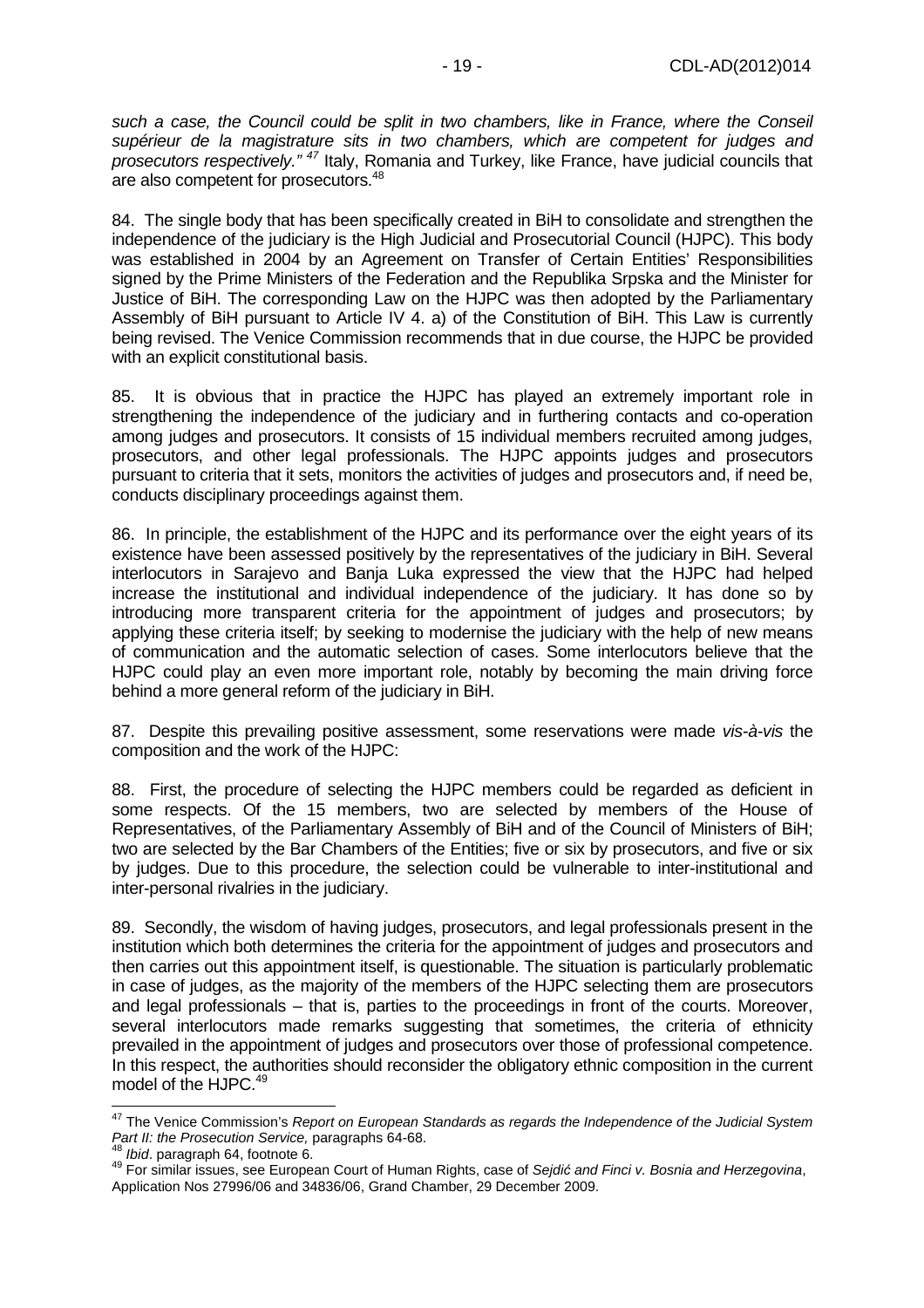90. Thirdly, the achievements of the HJPC are sometimes considered as insufficient. The main objections pertain to the failure by the HJPC to introduce a uniform system of financing of the judiciary in BiH, to find an efficient strategy to fight the backlog, and to undertake a more radical reform of the judiciary. Those making such objections often admit that the HJPC has been prevented from realising certain tasks by the limited scope of competences it has under the Law on the HJPC.

91. Concern was also raised with respect to the appointment procedure of judges and prosecutors. In order to ensure the high quality and diversity of candidates, mandatory written exams should be introduced at the entry level; a national pool of vacancies should be established rather than having each vacancy published separately, as this would also improve the mobility of the judiciary across the country.

#### **2. Draft amendment to the Law on the HJPC**

92. This draft amendment offers only a partial solution to these problems. First, while increasing the number of the HJPC members to 19, it also strengthens the position of the two main professions represented in the HJPC. Judges and prosecutors should now take up 16 out of 19 seats in the HJPC; the remaining three members will be appointed by political bodies. However, a balance should be struck in order to make sure that judges and prosecutors cannot outvote each other with respect to appointments and disciplinary proceedings (see paragraph 83 above).

93. Secondly, the draft Amendment foresees the division of the HJPC into a judicial department and a prosecutorial department. Each department will consist of 11 members, including eight judges or prosecutors – members of the HJPC, and will have the competence to decide in matters relating to judges (judicial department) or prosecutors (prosecutorial department). The creation of two departments within the HJPC is a reasonable initiative that might make the two legal professions less dependent on each other without depriving them of a common platform. In addition, it also solves the problem that would have arisen if two separate judicial councils would have been created, as the Transfer Agreement explicitly refers to the establishment of a High Judicial and Prosecutorial Council.

94. Thirdly, the competences of the HJPC are not revised in any way by the draft Amendment. Thus, the HJPC is not granted any special powers in the area of financing of the judiciary or for undertaking a general reform of the judiciary in BiH. The lack of such competences is not in itself necessarily reproachable, as the financial and conceptual issues are usually decided by political bodies rather than by a self-governing professional body. Nevertheless, when the relevant decisions are made, the HJPC should be granted the right to present its views on them.

#### **3. Other issues**

#### Financial matters

95. Several other specific issues arise out of the general situation of the judiciary in BiH. The first relates to the financial situation of the judiciary. The independence in financial matters, i.e. the right of the judiciary to be granted sufficient funds to properly perform its functions and to have a role in deciding how these funds are allocated, is one of the main elements of the institutional (and also individual) independence of the judiciary<sup>50</sup>. Yet, during the meetings in

l <sup>50</sup> The Venice Commission's Report on the Independence of the Judicial System Part I: the Independence of Judges, paragraphs 52-55.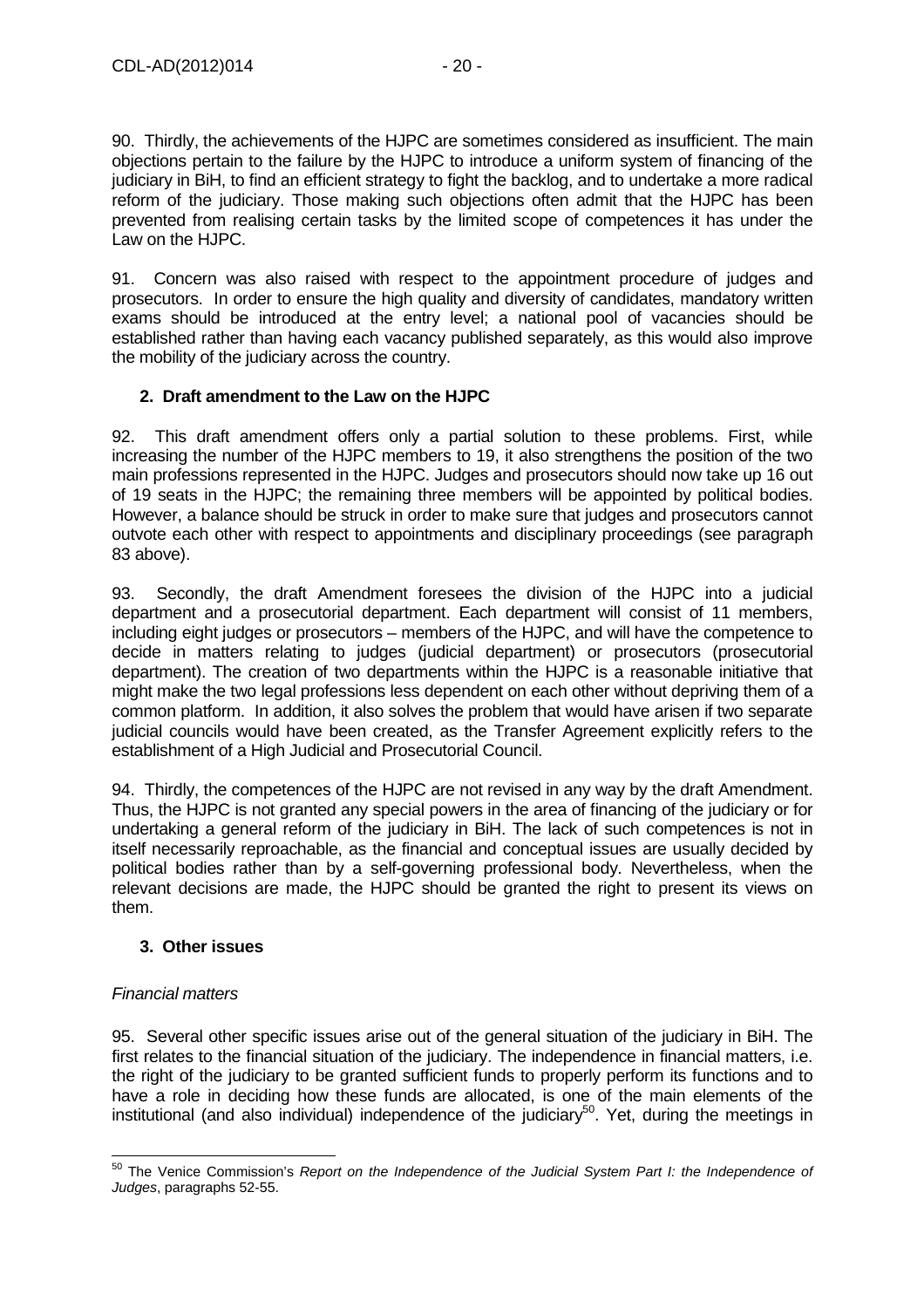Sarajevo and Banja Luka, several interlocutors drew the attention of the Venice Commission's delegation to the decentralised system of financing which fails to ensure this independence adequately.

96. The budgets of courts and prosecutors' offices are determined at the level of the State (state courts), the Republika Srpska (RS courts), the Federation (Central FBiH Courts), the cantons (cantonal courts), and the Brčko District (BD courts). The Federation, due to its structure, bears the brunt of the budget fragmentation, which directly undermines the efficiency of the judiciary of the Entity.

97. No uniform rules exist in this area with the result that there are quite different budgets allocated to different courts and prosecutors' offices. Moreover, judicial bodies become easily vulnerable to pressure from the institution deciding on the budget.

98. The HJPC has made an initiative aimed at centralising the financing of the judiciary and bringing it to the state level. So far, this initiative has not been implemented, although the centralisation of the financing could be counted among the most important steps to be taken. On a lower scale, consideration should be given by the Federation, in the long run, to the financing of the judiciary (both courts and prosecutor's office) being concentrated at the Entity level. In the short run, the Federation might consider at least bringing the financing of salaries of judges and prosecutors to the Federation level and leaving, for the time being, the financing of the expenditure relating to the running of courts to the cantonal levels.

## **VI. Conclusions**

99. The general situation of the judiciary in BiH gives rise to concern with respect to both legal certainty and its independence. The existence of several legal orders and the fragmentation of the judiciary make it difficult for BiH to comply with the requirements of consistency, precision, stability and finality of its legislation and case law as well as to meet the various aspects of the institutional and individual independence of the judiciary.

100. On a more concrete level, the fact that the existing state-level institutions are not expressly mentioned in the Constitution, the composition of the HJPC, the insufficient cooperation among various judicial and other bodies and the issues relating to the financial situation of the judiciary and access to legislation and case law give rise to concern.

101. The Venice Commission remains convinced that further structural progress and development in BiH can be achieved only through constitutional reform. Meanwhile, the aim should be to reinforce the effectiveness of institutions at all levels throughout BiH. With specific reference to the judiciary, efforts are needed to strengthen all institutions and authorities throughout BiH, including at the state level.

102. In the Venice Commission's view the following reforms would contribute to improving the situation:

- a. **reforming the judiciary** in order to unify the system as much as possible and reduce decentralisation (especially on the level of the Federation);
- b. **establishing a Supreme Court** at the state level which would require amending the Constitution of BiH. In the long run this corresponds to a clear need. For a Supreme Court to be able effectively to play its role of harmonising case law within the country, the legislative powers of the State would need to be increased;
- c. **establishing a common or joint body.** In the meantime, before a Supreme Court is established, a common or joint body composed of the representatives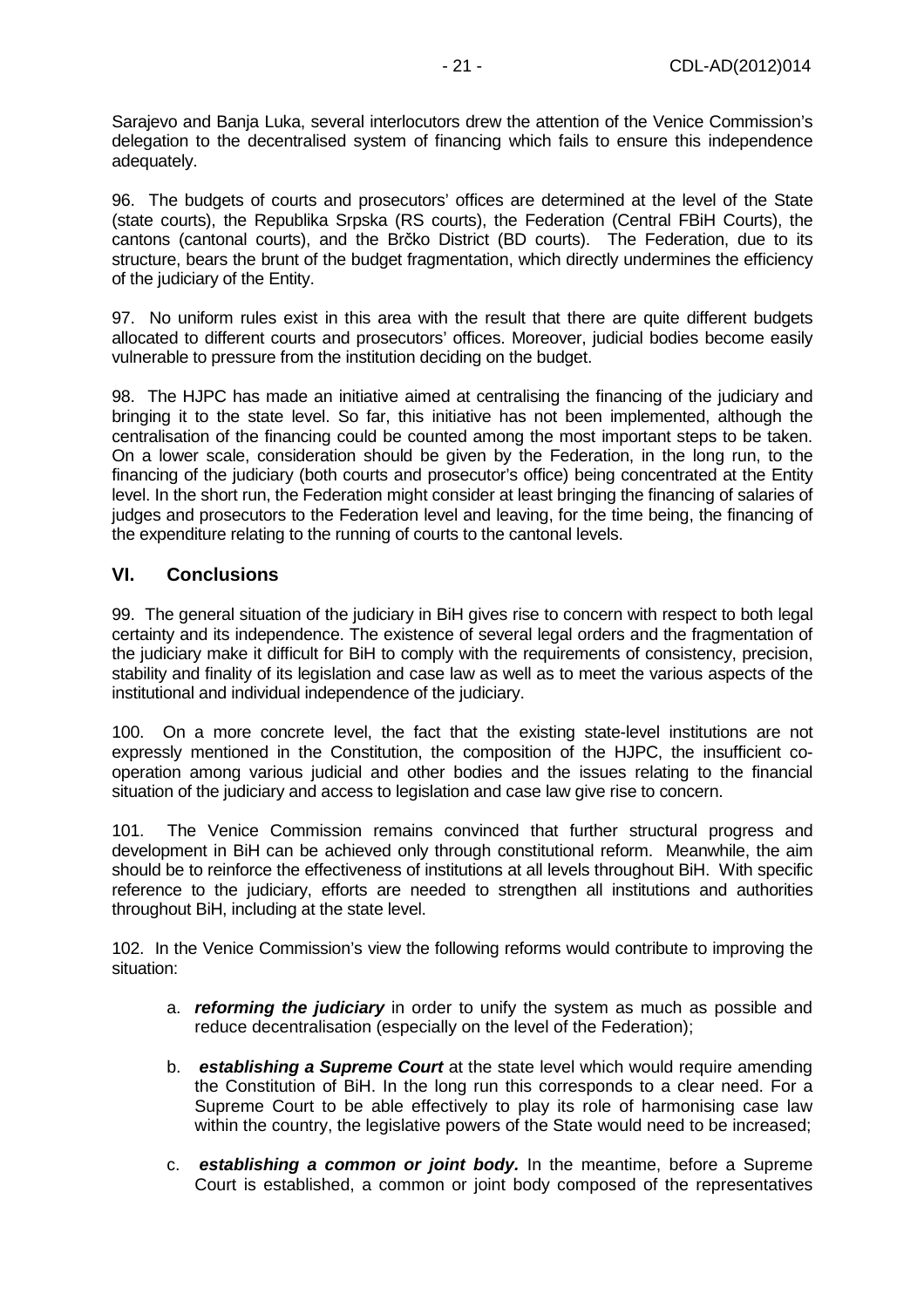from the supreme courts of the two Entities, with appropriate representation of the Appellate Court of the Brčko District and the Court of BiH, could ensure the harmonisation of the case law;

- d. **establishing a separate Court of Appeal.** Such a court could be set up by using the existing financial resources of the Court of BiH on the basis of the draft Law prepared by the Ministry of Justice of BiH for such a Court. Towards that end, the Venice Commission encourages the Ministry of Justice of BiH to continue with this process by implementing the conclusions of the Working Group responsible for drafting the proposal for establishing the Court of Appeal of BiH. In this respect, BiH's authorities should consider introducing one law on BiH Courts rather than two separate laws, one on the Court of BiH and one on the Court of Appeal;
- e. **regarding Article 7(2) of the Law on the Court of BiH.** The Venice Commission was informed that the number of cases in which the Court of BiH applied Article 7(2) have been on a steady decline over the past few years and that the HJPC together with a team of experts was currently looking into the cases dealt with by the Court of BiH, in which this provision was applied. The Venice Commission believes that a clarification of this provision could be useful;
- f. **harmonising legislation and the use of "model laws" (or equivalent).** BiH and its territorial units should look into countering the excessive decentralisation of the legal orders and ensure that the country's legislation is as consistent and precise in its content as possible. This is important if the country intends to apply the acquis communautaire. In order to achieve this, BiH's authorities and the territorial Entities should look into combining and formalising the already existing bottom-up approaches with more centralised, top-down strategies. A first step could be based on "model laws" prepared at the state level on politically nonsensitive issues;
- g. **harmonising the judicial and prosecutorial systems.** Specialised bodies, such as the commercial courts in Republika Srpska might be assessed and if found to be useful, consideration should be given to introducing them in the Federation and perhaps in the District of Brčko. The same procedure might be applied to the institution of Special Prosecutor in Republika Srpska, which could either lead to its being copied in the Federation and/or at the state level or being abolished altogether;
- h. **harmonising the judicial and prosecutorial systems on the Federation's level.** Two suggestions should be considered: (1) introducing a single law on the prosecution service, which would bring the prosecution service together and would govern it on the entire territory of the Federation; (2) in due course, reducing the number of cantonal courts and providing more funding to those cantonal courts that are in need of funding due to heavier workloads. This would help in streamlining the Federation's judicial system and make it more effective;
- i. **centralising financial matters (to the extent possible).** As a uniform and centralised budget for the entire BiH judiciary cannot, for the moment, be administered at the state level (the HJPC's initiative aimed at centralising the financing of the judiciary and bringing it to the state level has not been implemented), steps might be considered at the Federation's level to move the financing of the judiciary away from the cantons and concentrate it at the Entity level (both for courts and prosecutors' offices). In the short run, the Federation might consider at least bringing the financing of salaries of judges and